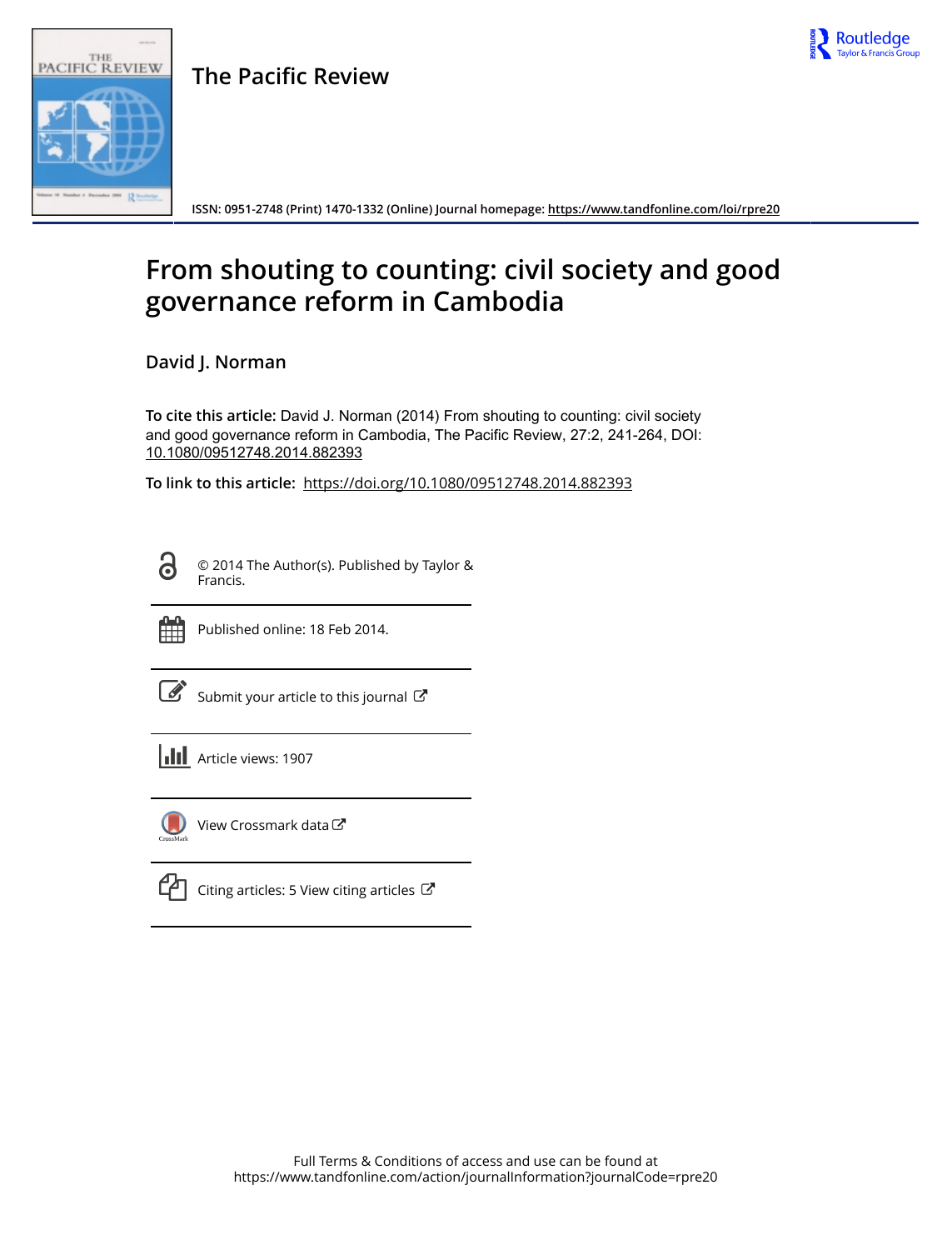## From shouting to counting: civil society and good governance reform in Cambodia

## David J. Norman

Abstract This article explores the emergence of new spaces for civil society organisations (CSOs) as a result of an increasing interest by international donors in multi-stakeholder approaches to good governance under the 'new policy agenda'. Drawing upon a contemporary case study of civil society in Cambodia, it argues that CSOs have been encouraged to perform two key roles on a national level: professional service delivery agents and democratic watchdogs. Both roles are seen by donors as integral to supporting an accountable and professional model of the Cambodian state while drawing upon valuable private sector lessons in a synergetic model of governance. The result is the construction of particular neoliberal spaces for CSOs operating as technical implementation mechanisms in response to externally driven donor pressures. Furthermore, under this new framework of governance, CSOs face pressure to undergo internal transformation akin to new public management reform; embracing economistic and administrative modes of coordination as core values of civil society participation.

Key words: Cambodia; good governance; international development; civil society; neoliberalism.

The elevation of civil society from the margins to the mainstream of international development orthodoxy over the last few decades, has coincided with a broader critical discussion amongst an increasing number of civil society organisations (CSOs) concerned about being incorporated into a development paradigm seen as antithetical to their interests. CSOs had previously championed issues such as participation, empowerment and democracy in critique of what they perceived as an exclusionary neoliberal development project increasingly dislocated from local voices. In response, orthodox developmental policy shifted towards a broader stakeholder approach increasing the spheres of influence for CSOs, while

David J. Norman is a Visiting Lecturer in the Department of Political Science and International Studies at the University of Birmingham in the UK.

Address: Department of Political Science and International Studies, School of Government and Society University of Birmingham, Edgbaston, B15 2TT, UK. Email: [D.J.Norman@](mailto:dadabaev@chiiki.tsukuba.ac.jp) [Bham.ac.uk](mailto:dadabaev@chiiki.tsukuba.ac.jp)

2014 The Author(s). Published by Taylor & Francis.

This is an Open Access article distributed under the terms of the Creative Commons Attribution License [\(http://creativecommons.org/licenses/by/4.0/\)](http://creativecommons.org/licenses/by/4.0/), which permits unrestricted use, distribution, and reproduction in any medium, provided the original work is properly cited.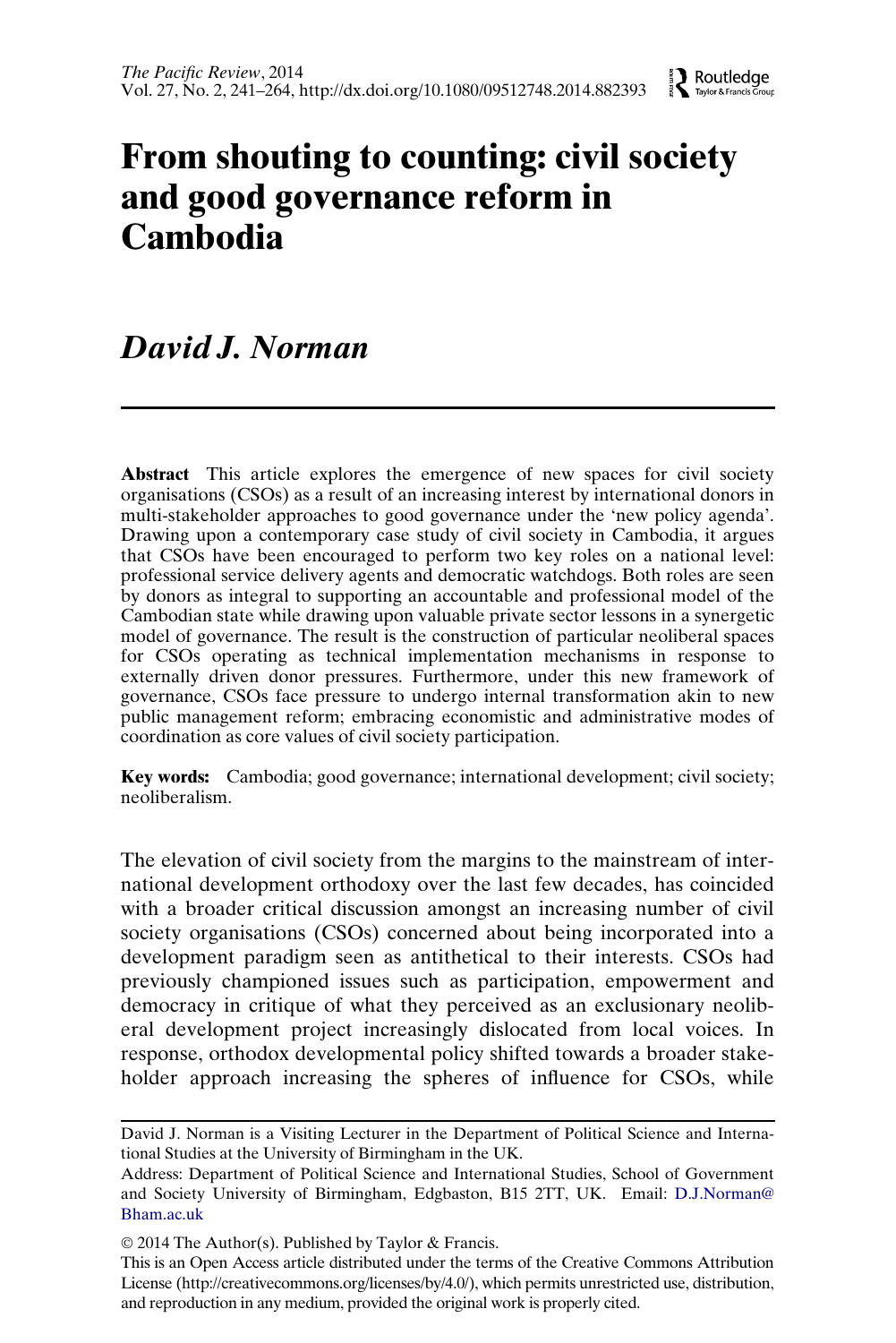invoking the same language of participation, empowerment and democracy as integral to development strategies. In what became known as the 'new policy agenda', international donors prioritised the three pillars of democracy, human rights and good governance as key conditionalities for aid, while drawing upon the extensive experience of CSOs to help implement their reform projects. Promoting a model of synergism between the state, market and civil society, contemporary discourse has, however, converged around a set of ideals that is increasingly being described as a perverse confluence (Dagnino [2007](#page-20-0)) by sceptics; the co-option of civil society under a broader neoliberal umbrella that utilises the same language of pluralised participatory democracy, while re-inscribing development orthodoxy (Cornwall and Brock [2005](#page-20-1)). Under the new policy agenda, CSOs have become an integral cog in contemporary neoliberal donor strategies tasked with streamlining the market into developing states. Underpinning this agenda is a commitment to the reform of a developing state's economic and political architecture; economically through expanding the role of CSOs as efficient service providers, and politically through using CSOs to hold the state accountable as democratic watchdogs, under an increasing commitment to a particular donor image of good governance<sup>[1](#page-19-0)</sup> as the driving force of the new policy agenda (Edwards and Hulme [1996a](#page-20-2)).

This article will draw upon a contemporary case study of Cambodia where in the last two decades various donors have attempted to 're-build' civil society in the wake of the appalling legacy of the Khmer Rouge, and increasingly link CSOs to good governance reform as a key priority for the reconstruction of the quasi-democratic Cambodian state.<sup>[2](#page-19-1)</sup> In particular it will highlight how under this reform project a particular model of civil society is being cultivated, linked to neoliberal modes of governance as a technical/managerial sphere tasked with streamlining market mechanisms into an ideal type liberal democratic state. In this respect the article contributes to a growing literature that has critically engaged with civil society's cooption under neoliberal frameworks more broadly (see Alvarez [1999](#page-20-3); Schild [2002;](#page-23-0) Townsend et al. [2002](#page-23-1); Jad [2004](#page-22-0); Kamat [2004\)](#page-22-1) and the effects of 'hybridisation'; the interweaving of neoliberal norms into everyday spaces (McCarthy [2005;](#page-22-2) England and Ward [2007\)](#page-21-0).

Cambodian CSOs within this development ideal are encouraged to embody the same logics that drive state and market actors; what Habermas would label systemic logics of coordination.<sup>[3](#page-19-2)</sup> Central to these logics of coordination is the notion of administrative power; a specific technical form of rationality that is associated with efficiency and productivity, linked to state power as a mode of steering that attempts to 'assemble, distribute, evaluate, and organise' (Adorno 2001: 107). In order to trace these links, the article will investigate the transformative key roles for CSOs that are seen as central to the new policy agenda within the country; service providers and democratic watchdogs, and highlight how through the driving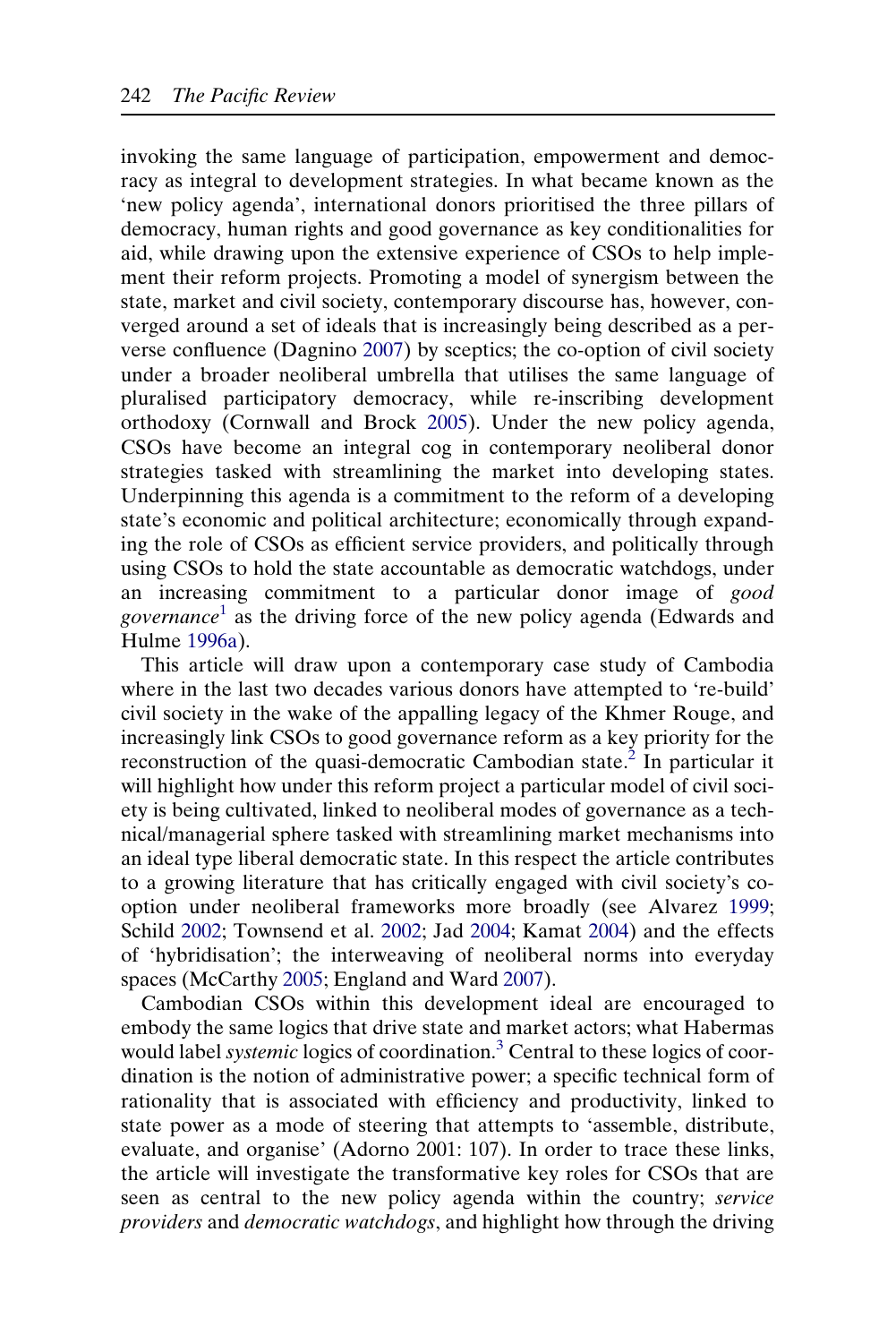force of good governance they are both encouraged to embody this particular neoliberal identity.

## Good governance and the new policy agenda: mainstreaming civil society

The origins of the good governance framework stem from the IMF and World Bank's reactions to failing Structural Adjustment Programmes (SAPs) in the late 1980s, where blame was placed squarely on authoritarian and quasi-democratic governments for corrupt, inefficient and inflexible bureaucracies distorting economic performance (IMF/World Bank [1989](#page-23-2)). In 1989 the Bank released its landmark report; Sub-Saharan Africa: From Crisis to Sustainable Growth, implicitly invoking the need for a more democratic state that could successfully nurture private sector-led economic growth (World Bank [1989\)](#page-23-2). In the same year, the influential Development Assistance Committee (DAC) of the Organisation for Economic Cooperation and Development (OECD), began to recognise the existence of a 'vital connection between open, democratic and accountable political systems, individual rights and the effective and equitable operation of economic systems' (DAC [1997](#page-20-4)). With the ending of the Cold War, a new paradigm began to emerge with the export of liberal democratic political systems and private sector market principles to developing countries; focusing heavily on state bureaucratic reform and good governance to ensure success (Robinson [1993](#page-23-3); Edwards and Hulme [1996b](#page-20-5); Crawford [2001\)](#page-20-6)

In its early format, the good governance agenda, tended to focus heavily on promoting an efficient, professional and accountable state public administration in an attempt to provide an enabling environment for private sector led growth (see Nelson and Eglinton [1992;](#page-22-3) Leftwich [1993\)](#page-22-4). These reforms emanated from the increasingly popular ideas of new public management; a form of public sector management synonymous with the idea of an 'entrepreneurial government' that introduces a more private sector oriented approach with its preference for quality, productivity, market-style incentives and performance management (Lynn [2006\)](#page-22-5). New public management as a managerial philosophy was exported as best practice; reforms were implemented globally within public administrations throughout the world (see Kirkpatrick et al. [2005](#page-22-6); Sarker [2009](#page-23-4))

Throughout the 1990s, the good governance agenda began to evolve from a narrow state-centric approach to development, towards a broader multi-stakeholder approach led by the World Bank and its development partners. These institutions began to acknowledge the importance of community involvement in development projects where wider participation was now seen as 'intrinsic to good governance' (World Bank [1994](#page-23-5): 42). Public involvement in policy design and project implementation was considered paramount as it could 'improve information flow, accountability,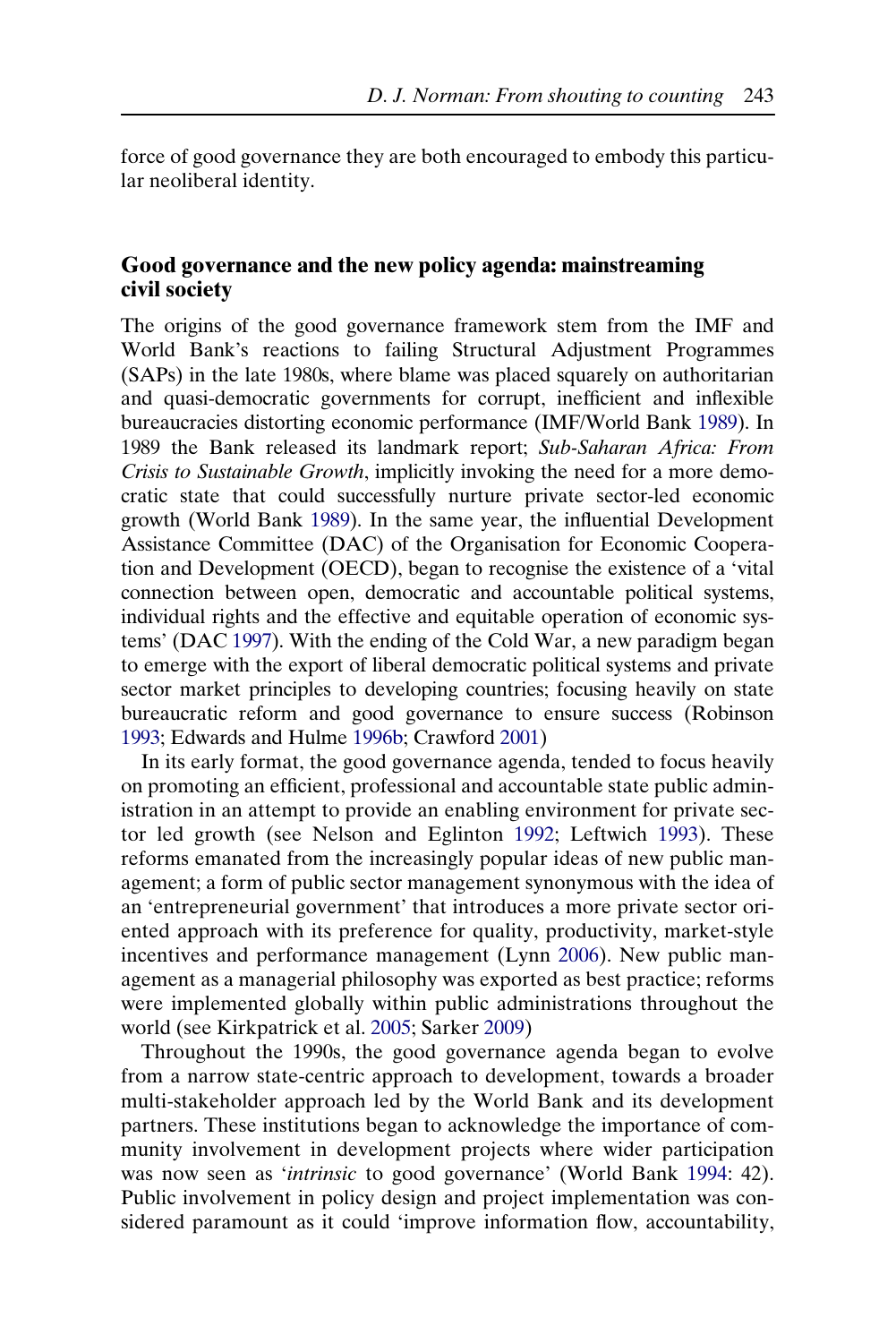due process, and voice' (World Bank [1994](#page-23-5):43). This new participatory approach still clearly retained a core emphasis on the need for an accountable and professional public sector; however, there was a new focus on forging closer partnerships with non-state actors, particularly from civil society, in order to support bureaucratic reform (Lewis [2010\)](#page-22-7).

A variety of bilateral and multilateral donors began to take a keen interest in how civil society could actively support good governance reform, and so began to focus on two key roles; *professional service provision* and *dem*ocratic oversight, both of which were seen as key to the overall success of the new policy agenda to 'enable choice, scrutinise errant governments, and ultimately lead to regularised, plural democracy' (Mohan [2002:](#page-22-8) 125; Edwards and Hulme [1996c](#page-20-7); Carothers and Ottaway [2000\)](#page-20-8).

The first role describes the long established legacy of  $\overline{NGOs}^4$  $\overline{NGOs}^4$  as supplementary service providers in developing countries, however, under the broadening of the good governance framework they have been elevated to the forefront of service provision 'in deliberate substitution for the state' (Edwards and Hulme [1996c:](#page-20-7) 2). Structural adjustment and new public management reform of state bureaucracies led to a large-scale contracting out of service provision including the decentralisation of welfare to the private sector. NGOs that already held vast experience in small- scale service provision were regarded by donors as an important funding antidote to state based welfare; the consequence of which was a rapid increase in their numbers as they became incorporated within this decentralised welfare system as a short- term 'magic bullet' (Vivian [1994](#page-23-6)). The World Bank in particular, regarded NGOs as cheap, effective and more viable alternatives to the overly bureaucratic public sector, reaching the most vulnerable and inaccessible groups of beneficiaries more effectively than government counterparts (World Bank [1990](#page-23-7)).

The increase in funding and spaces available for NGOs created a development marketplace within the service provision industry and resulted in an increased effort on the behalf of donors to improve the efficiency and structures of NGOs to ensure that they could fulfil these roles in the absence of the state. Donors sought to make NGOs more 'accountable' as a fundamental criterion within funding initiatives, through the infusing of new public management strategies directly into their frameworks to create a 'professional' form of NGO that could implement donor projects more smoothly (Dichter [1999](#page-20-9); Silliman [1999\)](#page-23-8). Accountability within this context has been narrowly interpreted to link closely with new public management through accountancy, evaluation and audit procedures in an attempt to ensure NGOs are responsible for the funds that are channelled through them (Frumkin and Andre-Clark [2000;](#page-21-1) Dixon et al. [2006](#page-20-10)). As a consequence a culture of audit appears, where NGO's actively attempt to appear 'fundable' to their donors, often instilling projects that can be quantitatively measured, monitored and evaluated in order to have the best chances of demonstrating success (Guthman [2008\)](#page-21-2).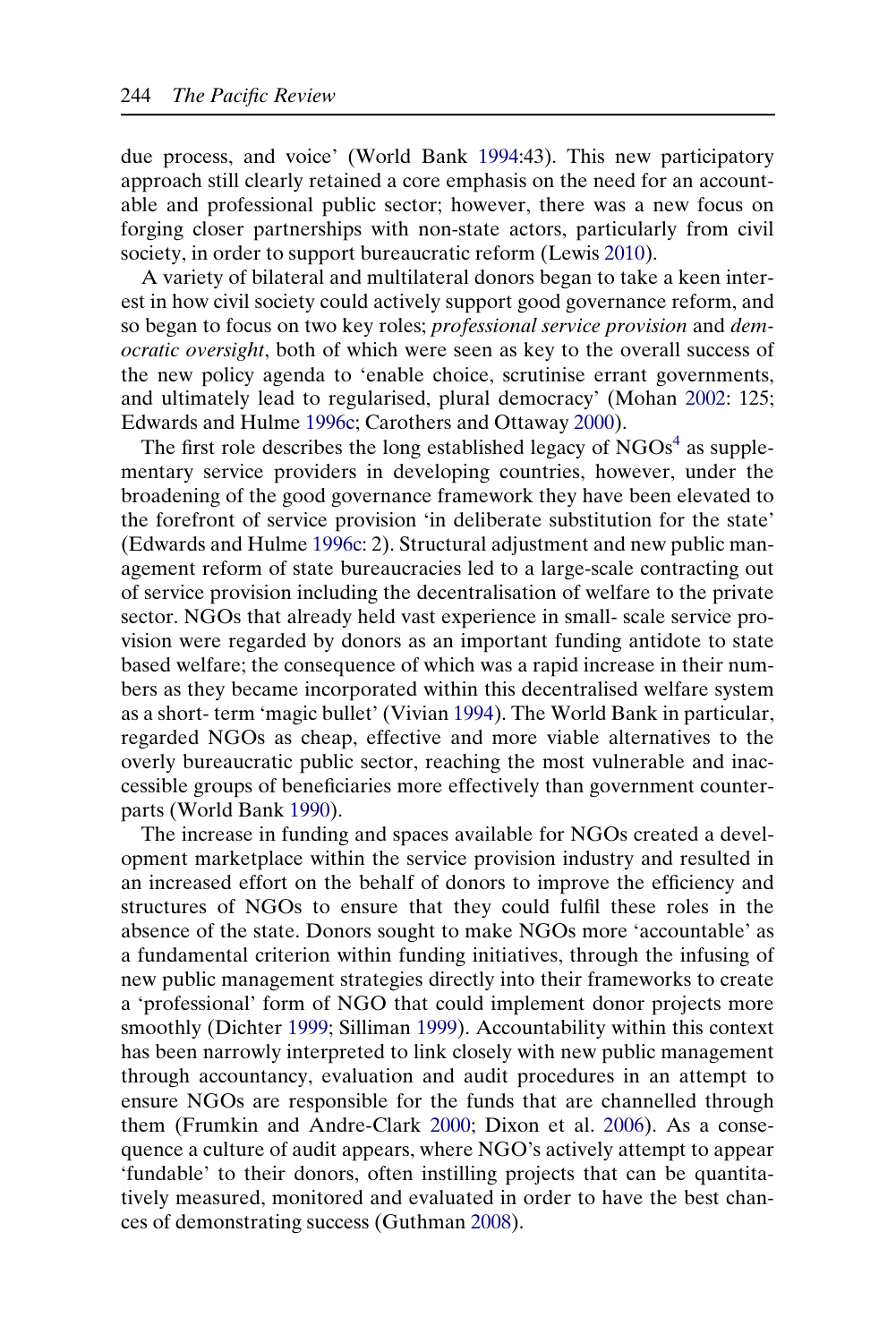This shift towards a more accountable and professional NGO has resulted in a form of decentralised neoliberalism reinforcing a particular model of managerialism and economic rationality at the heart of these organisations (Cooke [2004;](#page-20-11) Fyfe [2005\)](#page-21-3). This can have the effect of creating an increasing gulf between this corporatist model of NGO that prioritises vertical conceptions of accountability through professional performance audit mechanisms, and more informal organisations that concentrate on accountability through community input (Dagnino [2007](#page-20-0)). Ultimately, as a consequence of scaling up under a donor-based system that ideologically reinforces neoliberal governance norms, the latter informal model of NGO is marginalised through a competitive market sector that is more concerned with project output rather than community input (Fowler [2000:](#page-21-4) 14).

The second role under the new policy agenda incorporates civil society as a democratic oversight mechanism, in order to hold a developing state accountable. NGOs are incorporated here alongside other forms of community based organisations (CBOs) into local governance frameworks in order to tackle corruption and demand accountability from government actors. The shift to a broader interpretation of good governance led the DAC in 1993 to approve a working party on Participatory Development and Good Governance (PDGG) drawing on two central tenets of this broader approach: strengthening civil society to negotiate with government bureaucracies to provide a check on government power, and the direct involvement of communities to enhance more efficient and sustainable development programmes (OECD [1995](#page-22-9)).

Demanding accountability of the state has become a core development goal, where civil society is encouraged to strengthen 'the demand for reform, promoting and monitoring transparency and accountability in the fight against corruption' (DCD/DAC 2006). After the Paris Declaration on Aid Effectiveness (2005) the DAC released a list of key principles to guide donors as best practice in the fight against corruption, arguing that they should coordinate: '...with local and international civil society and private sector actors as the primary alternative, but recognising that strengthening government commitment is the essential objective in the long term' (DCD/ DAC 2006: 4).

Clearly the need to strengthen civil society is seen here not as an end itself, but in the instrumental services of an anti-corruption agenda; integral to the donor perception of a liberal democratic state. The World Bank calls this 'Social Accountability' and it involves organising CSOs into frameworks designed to hold the state to account, while stimulating local citizen demand for this accountability; integral to what the World Bank describes as the demand side of good governance (Malena et al. 2005).

There are generally five areas that are targeted by donors as the functional domains of social accountability: (1) budgets (2) public policy making and planning, (3) public goods and services, (4) expenditures, (5)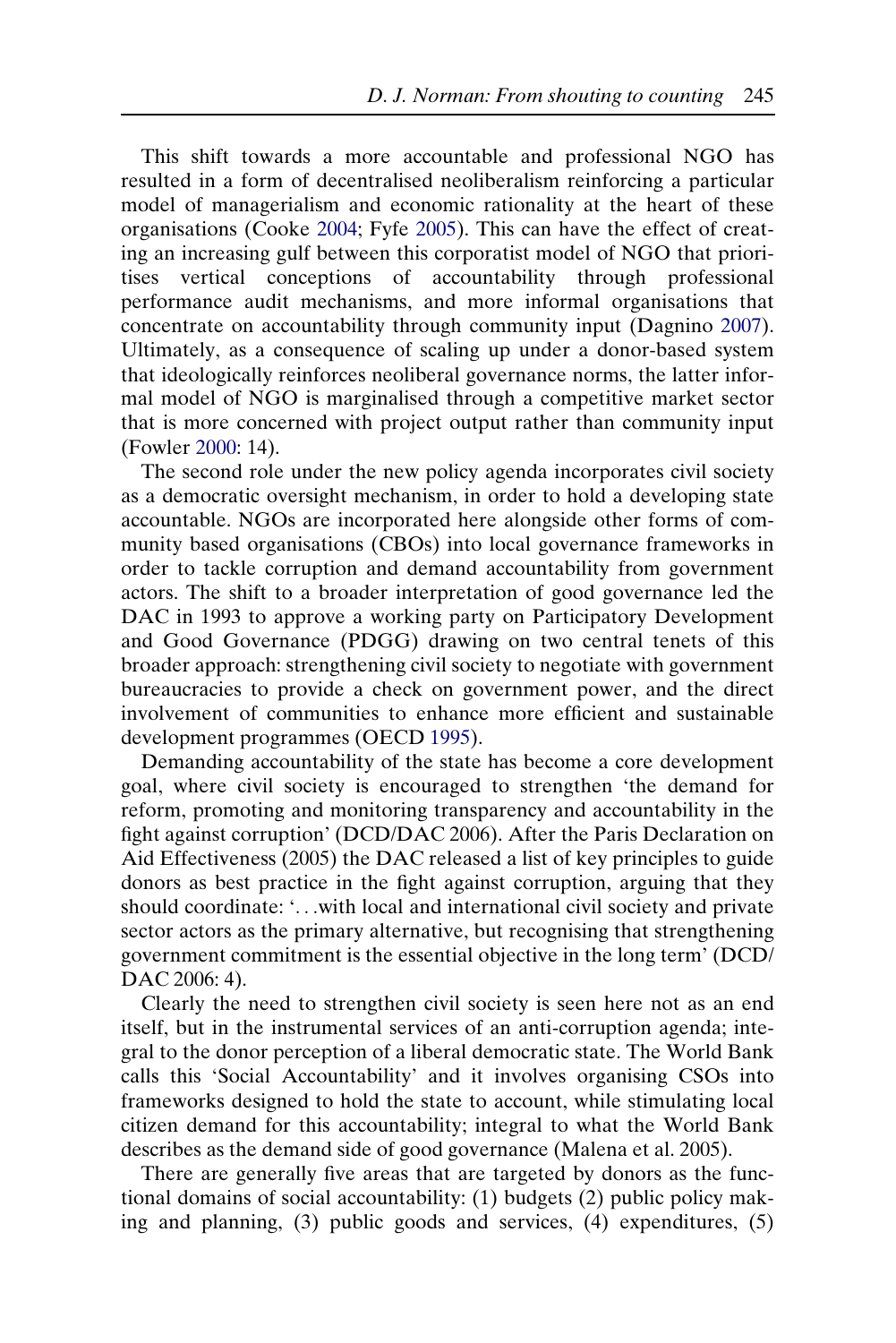public oversight and monitoring (Sirker and Cosic [2007](#page-23-9)). In order to improve accountability within these areas, various tools have been implemented by CSOs for citizen and community participation including for example, citizen report cards, community score cards, citizen ombudsmen offices, citizens' oversight committees, participatory budgeting, social audits, and participatory performance monitoring. In a similar vein to the previous discussion on the permeation of neoliberal forms of governance into service provision, social accountability tools can sometimes require the construction of a specific technical/professional form of civil society and can potentially lead to a prioritising of particular organisational practice. Increasingly popular citizen report cards and community score cards are often modelled on private sector practice, involving performance monitoring of client satisfaction, including the quality, efficiency and adequacy of public service provision. They can be seen as a surrogate for competition for institutions that lack the same levels of responsiveness found within the private sector when enterprises respond to a client's needs, therefore they offer a 'comparative and competitive dynamic similar to that imposed by the market' (Ackerman [2005](#page-19-4): 14). In order for them to be successfully implemented they are linked by donors with the more technical minded NGOs that can serve as intermediaries between demanding citizens and the accountable state (Ravindra [2004\)](#page-23-10).

These Social Accountability tools first rely upon a specific type of CSO to design and enforce the projects; the professional model, and second construct spaces for citizens collectively working within informal groups, associations and committees as a form of civil society that links advocacy to the neutral and instrumental form of democratic participation. The World Bank summarises this most succinctly with its 2004 report From Shouting to Counting: A New Frontier in Social Development where: 'It's not just about people protesting and making noise. This new approach to citizen action actually involves systematic analysis and intelligent use of data, making sure their governments spend effectively and keep their promises' (World Bank [2004a](#page-23-11)).

These roles are designed to create the ideal model of a decentralised liberal democracy that is responsive to the demands of its citizens. The shift towards promoting democratic decentralisation contains a supply side transformation of public administration including improving service delivery, and a demand side that places an emphasis upon civil society as a pressure point to demand accountability from the state.

In order to highlight this increasing permeation of neoliberal forms of governance under the New Policy Agenda, the article will now turn to an analysis of international donor intervention in the country of Cambodia since the early 1990s, where civil society has emerged as a powerful actor in the country's development. The permeation of neoliberal policies through good governance frameworks, have created new spaces for civil society in Cambodia, though these spaces of inclusion are deeply exclusive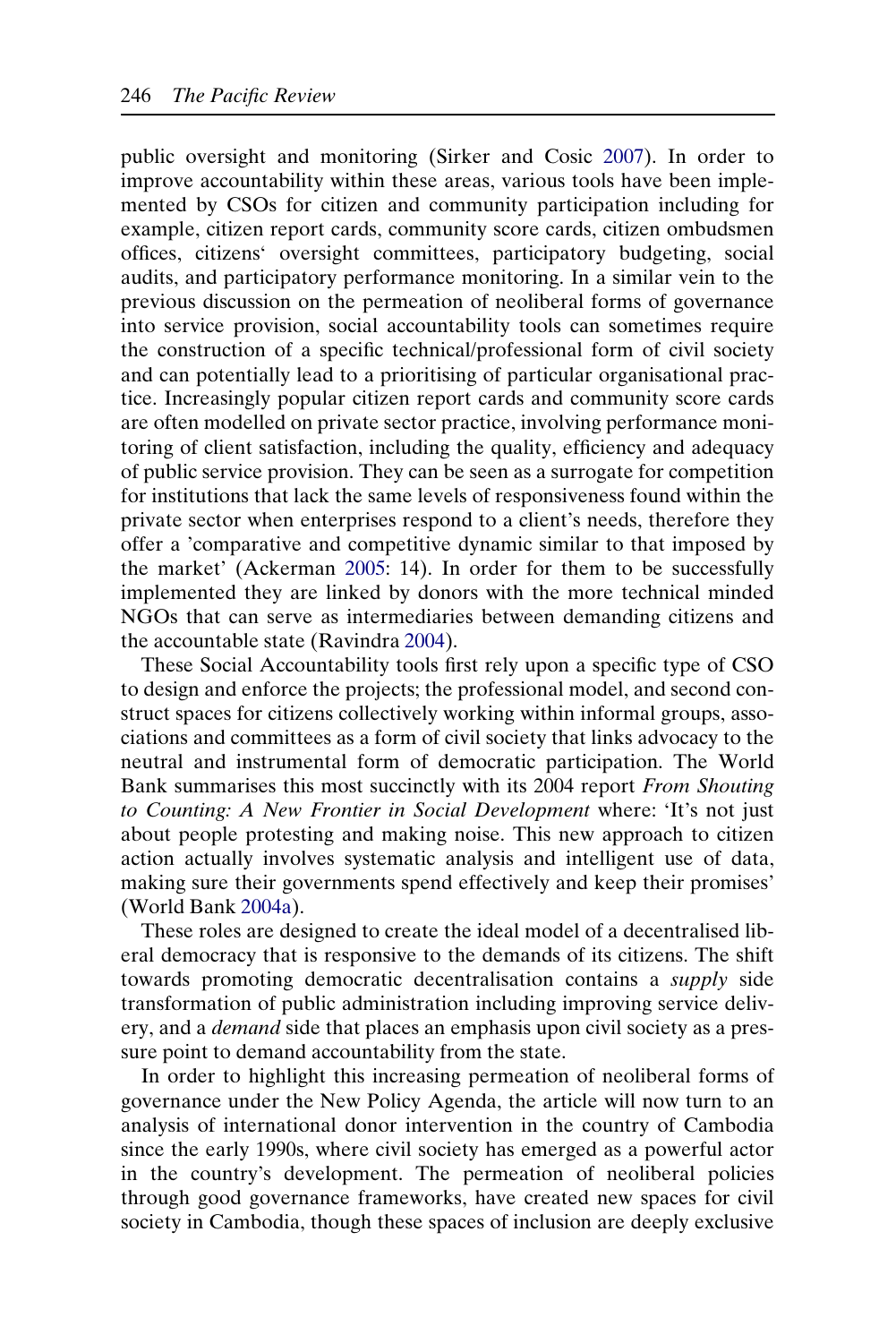through the construction of a singular universal model of the professional, competitive, and efficient CSO.

### Cambodia encounters the new policy agenda: Donor harmonisation and the good governance framework

Following the signing of the 1991 Paris Peace Accords,<sup>[5](#page-19-5)</sup>, the donor commu-nity<sup>[6](#page-19-6)</sup> convened the Ministerial Conference on the Rehabilitation and Reconstruction of Cambodia (MCRC), leading in 1992 to the establishment of the International Committee for the Rehabilitation of Cambodia (ICORC). The arrival in 1992 of the United Nations Transitional Authority in Cambodia (UNTAC) created a level of stability that had been absent in the country for decades, and heralded an unprecedented increase in the numbers of international NGOs arriving in the country.

Newly arriving International NGOs documented a nation-wide breakdown in societal trust, cooperation and communal bonds as a consequence of the Khmer Rouge era (Barton [2001](#page-20-12): 12). In response the donor community began to heavily promote the emergence and growth of civil society; perceiving the country as a 'blank slate'[7](#page-19-7) and a unique opportunity to carry out their various development projects (Hughes [2003](#page-21-5): 138).

Although international donor governments had initially envisaged the vast numbers of international NGOs arriving as a conduit for emergency relief and aid, while keeping the unstable Cambodian state at arm's length; problems of corruption had manifested itself within the new political regime (Curtis [1998:](#page-20-13) 74). In recognising these problems donors shifted away from providing aid as emergency relief, towards the full 'rehabilitation and the development of the physical, social and political infrastructure of the country' (Grube [1998](#page-21-6): 3). As a consequence, the international donor community established the Cambodian Consultative Group in 1996, to discuss key development priorities and coordinate work with the Council for the Development of Cambodia (CDC) and ensure donor priorities were carried out by the state. Despite attempts to integrate a strong free market economy within the country through structural adjustment, violence and political instability in 1997 shifted donor priorities away from simple macro-economic reform towards a stronger emphasis on 'strengthening the rule of governance, and tackling corruption' (IMF [1999\)](#page-21-7).

In 2004, the Cambodian Consultative Group released a statement declaring the twin priorities of combating corruption and increasing accountability as paramount for the development of the country. USAID for example, established these priorities as primary goals alongside health and education, arguing that the integration of good governance principles were essential to 'determine whether Cambodia succeeds or fails as a country' (USAID [2006:](#page-23-12) 1).

At the same time, the RGC released its critical 2004 Rectangular Strategy, drawing upon key elements from the Millennium Development Goals,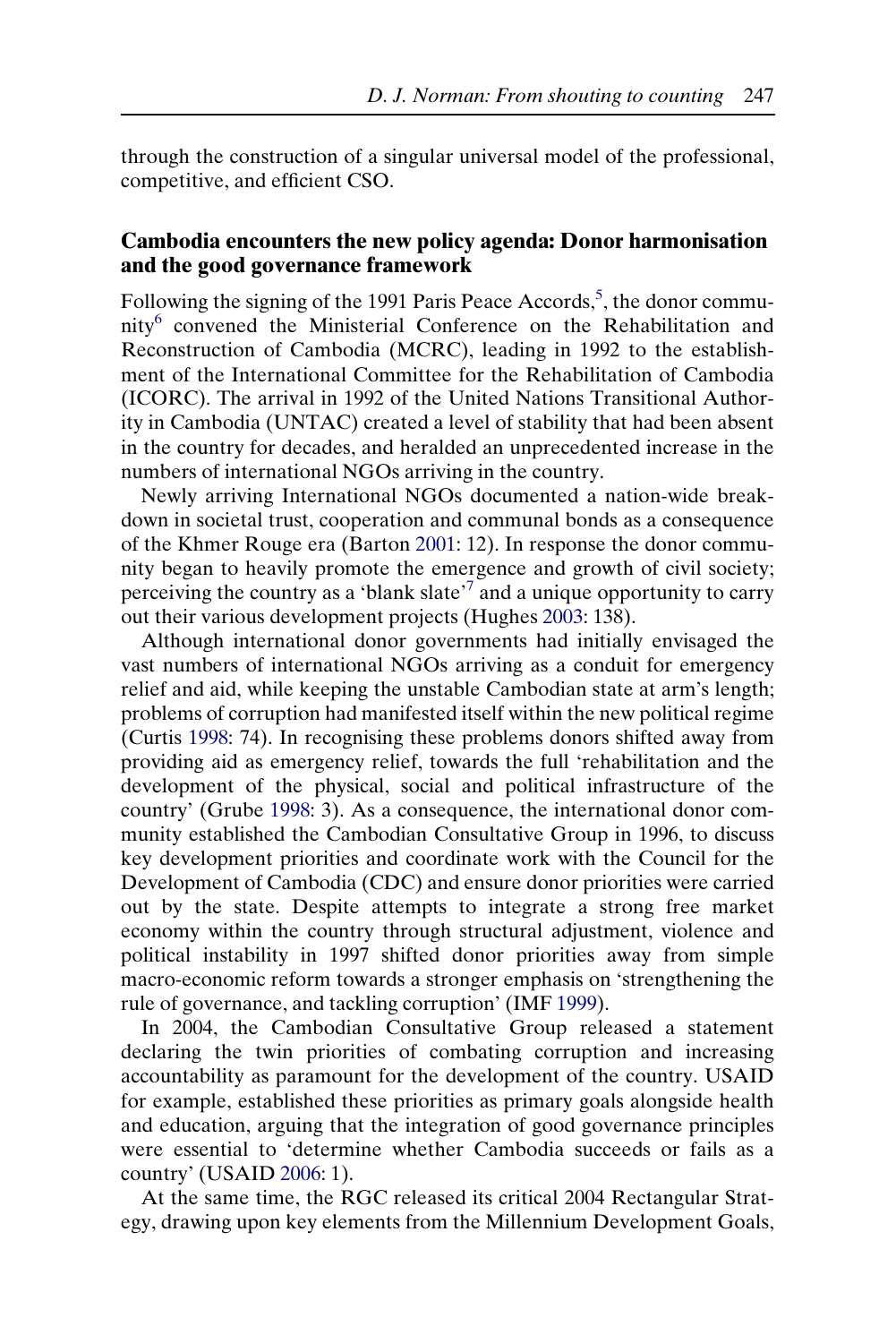the Cambodia Socio-Economic Development Program 2001–2005 (SEDPII) and Cambodia's National Poverty Reduction Strategy 2003– 2005 (NRPS) to create a framework that officially places good governance as the 'cornerstone' of Cambodia's development (Hun [2004:](#page-21-8) 6). This theme features prominently in the latest National Strategic Development Plan 2009–2013, and in the updated 2008 Rectangular Strategy (Phase II) where good governance is seen as 'the most important prerequisite to ensure socio-economic development' (RGC [2008](#page-23-13)b).

Cambodia's bureaucratic system was decimated following the brutal Khmer Rouge regime and as a result accountability practices have been slow to take root. A World Bank report in 2004 detailed the need to encourage a new accountable structure that would transform bureaucratic service provision; internal systems of audits, evaluations and monitoring mechanisms that can act as a system of checks and balances to combat corruption and poor service delivery (World Bank [2004b:](#page-23-14) 7). In order to implement good governance reform, the Royal Government of Cambodia (RGC) outlined the importance of public administration reform in order to make the sector 'neutral, transparent, professional, responsive and responsible' (Hun [2004](#page-21-8): 8). A broad package of administrative reforms was outlined to strengthen the rule of law, enhance civil service management and importantly; establish good governance within service provision (RGC [2006\)](#page-23-15).

Despite initiating a wealth of good governance reforms requested by the donor community, the RGC in practice still tends to offer only lukewarm support, and only championed when external international support has been needed (Un and Hughes [2011](#page-23-16):200). For example, the RGC since 2010 continues to delay the release of a draft budget law into the public domain, as well as a long overdue 'Access to Information Law' despite pressure from donors and international NGOs for full disclosure of public information (NGO Forum [2012](#page-22-10)). An online 2006 national audit report was recently withdrawn from public access further compounding donor frustrations at this seemingly antithetical stance towards good governance.

As a result, donors are increasingly focusing on the second aspect of accountability seen as integral to improving good governance; the need for citizens, as a force within civil society, to monitor and hold to account the RGC through the enhancement of social accountability.

These two elements of accountability are crucial to the framework of this case study and link explicitly with the previous discussion of the role of civil society under the new policy agenda. First, donors have emphasized the crucial need for an accountable and efficient transformation of service provision in the country; what is often neglected is that this service provision is increasingly undertaken by NGOs who are now under pressure to incorporate new public management-style frameworks directly into their governance structures. Second, NGOs have been invoked as oversight monitors tasked with constructing an enabling environment for citizens to exact accountability from these service providers and the state more generally. Both roles have created new spaces for civil society to expand influence and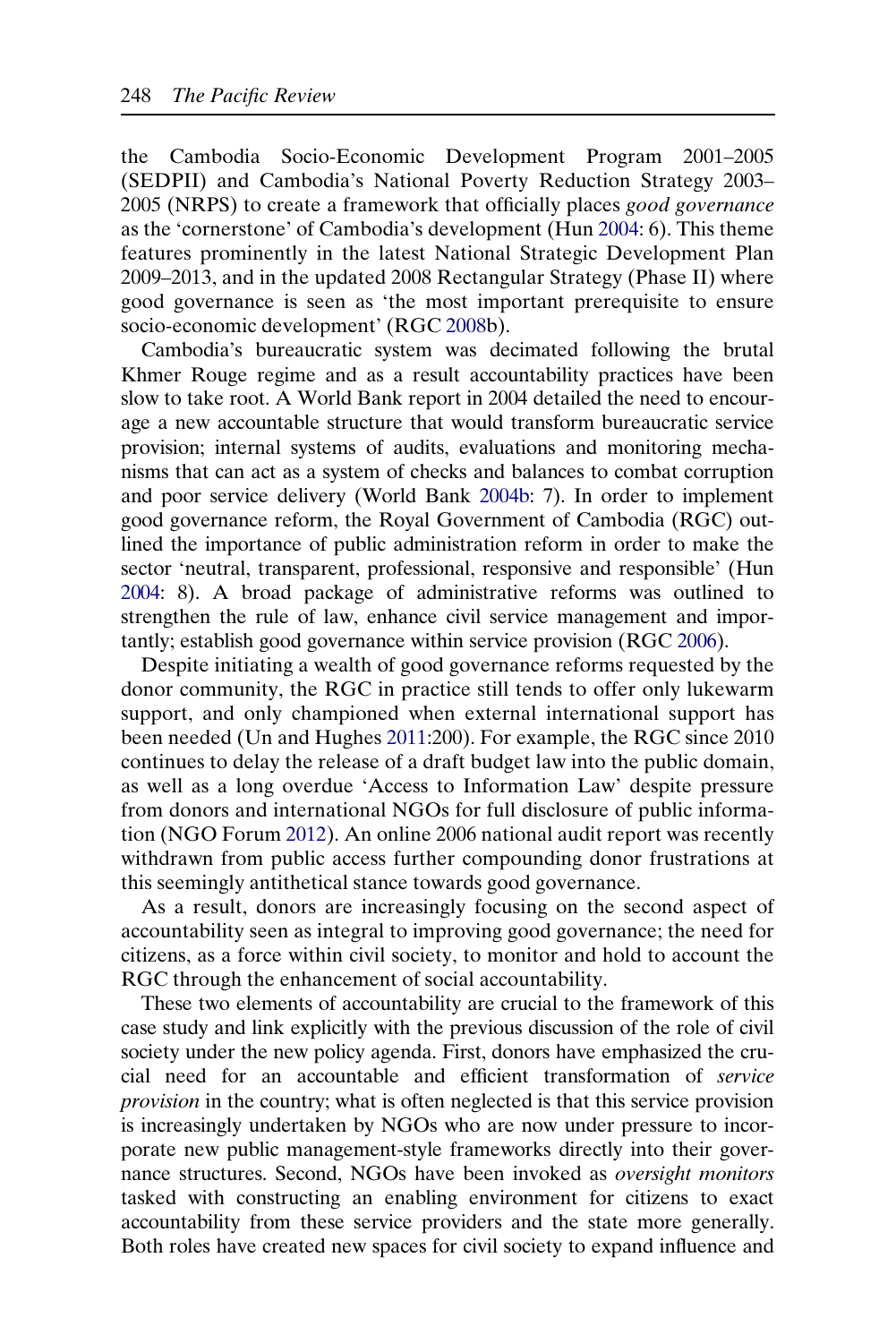voice, however, the fulfilment of donor demands results in the formation of a technical/professional neoliberal ideal-type with the potential to displace and marginalize other civil society actors. This article will now discuss the two different roles that are being undertaken within the country.

## The new policy agenda: service provision and civil society in Phnom Penh

The elevation of NGOs into the role of public service providers resulted in a development marketplace where donors were faced with an immeasurable number of new NGOs forming and submitting funding requests, leaving donors the opportunity to select preferred candidates dependent upon set criteria. NGOs became effective sub-contractors to a new competitive aid market while government counterpart organisations severely lacked the skilled personnel to cope with the influx of funding and projects. This resulted at first in the rise of a multitude of Come-and-go NGOs (ComeN'GOs) that were specifically targeting donor funding for entrepreneurial motivations, often disbanding once projects had expired (Curtis [1998;](#page-20-13) Houm [1999\)](#page-21-9).

In order to compete in a difficult funding market, NGOs have had to adapt their internal structures in order to appear fundable and accountable. Many began to establish standards of best practice in response to donors' renewed interest in good governance reform, and although all are competing for the rights to provide services, they have had to focus on 'clearly defined output expectations, tight monitoring and evaluation against key performance indicators' (Kimchoeun et al. [2007:](#page-22-11) 10). The government is currently creating Special Operating Agencies (SOAs), which are sub-level ministries that receive donor and state funding for contracting out service provision to NGOs and the private sector (RGC [2008](#page-23-13)). These ministries will award Service Delivery Grants (SDGs) and Management Contracts (MCs) to capable NGOs that operate on the principles of good governance, transparency, accountability and efficiency (World Bank [2008a](#page-24-0)).

NGOs are therefore attempting to develop and display proof to donors of adaptation to increasingly professional good governance internal mechanisms, an example of which is a new project underway in Phnom Penh; the NGO Governance and Professional Project  $(NGO-GPP)^8$  $(NGO-GPP)^8$  to create an accreditation process that can help to single out those NGOs that display an adherence to good governance principles.

In the last decade the Cooperation Committee for Cambodia (CCC) argued that it was integral for NGOs to appear as accountable and transparent as they could in order to have the best chance of attracting donor money for their projects; not appearing to be interested in good governance would make it extremely difficult to operate in Cambodia (Interview [2007a\)](#page-21-10). In 2004 it created the NGO-GPP with the intention of encouraging and promoting NGO accountability and good organisational practice in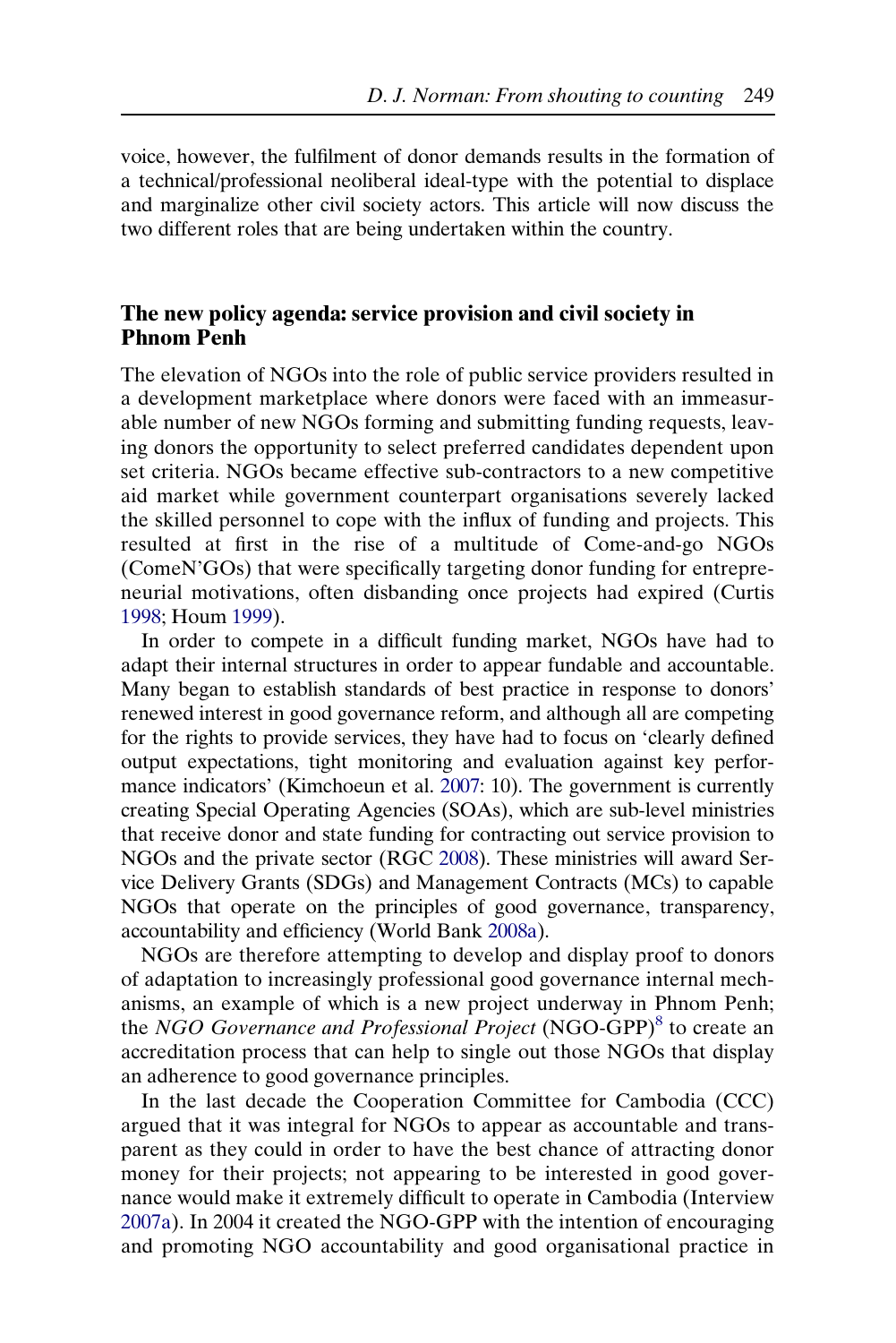the country. The first stage of the NGO-GPP project was to create a minimum set of standards and ethical principles that would structure NGOs into being more accountable and fundable to donors and included ensuring that NGOs have a clearly defined mission statement, a commitment to internal governance mechanisms that promote accountability and transparency, and a regular procedure for monitoring and evaluating staff and management. Interestingly the shift towards a more professional approach includes, having an annual global financial audit, financial management systems and annual performance appraisals (NGO-GPP [2007](#page-22-12)).

This has been reflected in an updated NGO-GPP programme that demonstrates the shift towards a more professionalised approach that NGOs should follow in order to be certified as practitioners of good governance through increased self-regulation mechanisms. The NGO-GPP training course offers daily topics on 'organisational policies and board development', 'effective human resource management', 'administrative and financial management', 'monitoring and evaluation' and 'organisational and strategic planning' (CCC [2009](#page-20-14)). The NGO-GPP provides the newly emerging professional NGO sector in Phnom Penh with a certificate that signals to donors the suitability of an NGO for funding considerations.

There is new evidence emerging within the sector that key international donors are starting to incorporate the NGO-GPP certification within their funding preferences (CCC [2010\)](#page-20-15) and that even the government is starting to take notice of its importance to increased aid harmoni-sation.<sup>[9](#page-19-9)</sup> This of course reflects the increasing trend globally for selfregulatory systems as a method to attract donor funding. Donors are showing clear preferences for 'putting more emphasis on metrics to measure outcomes which require NGOs to improve knowledge management and demonstrate accountability through subjecting themselves to benchmarking against sector standards and codes of conduct' (Lingan and Hammer [2011:](#page-22-13) 5).

Many NGOs in Cambodia now hire business staff in order to understand and facilitate the administrative demands required of them by donors. Often smaller NGOs feel pressurised into establishing a board of directors, management and financial committees as well as recruiting new personnel specifically trained in private sector techniques to help carry out project funding requests, audits and general administration (Interview [2007c](#page-22-14)).

Most NGOs have turned towards auditing as a standard method to remain accountable and fundable; many in Phnom Penh are now externally audited and must provide adequate financial disclosure and administrative reporting as demanded by donors. Accountability embedded in new public management (NPM) private sector notions of incentives and sanctions, results in NGO managers having to reach certain performance requirements that can be measured quantifiably (Kimchoeun et al. [2007:](#page-22-11) 10). It is not uncommon to find an increasingly large number of NGOs linked to Western audit firms such as Pricewaterhouse Coopers (PwC), and intensifies the increasingly material transformation of the sector to one focusing upon databases,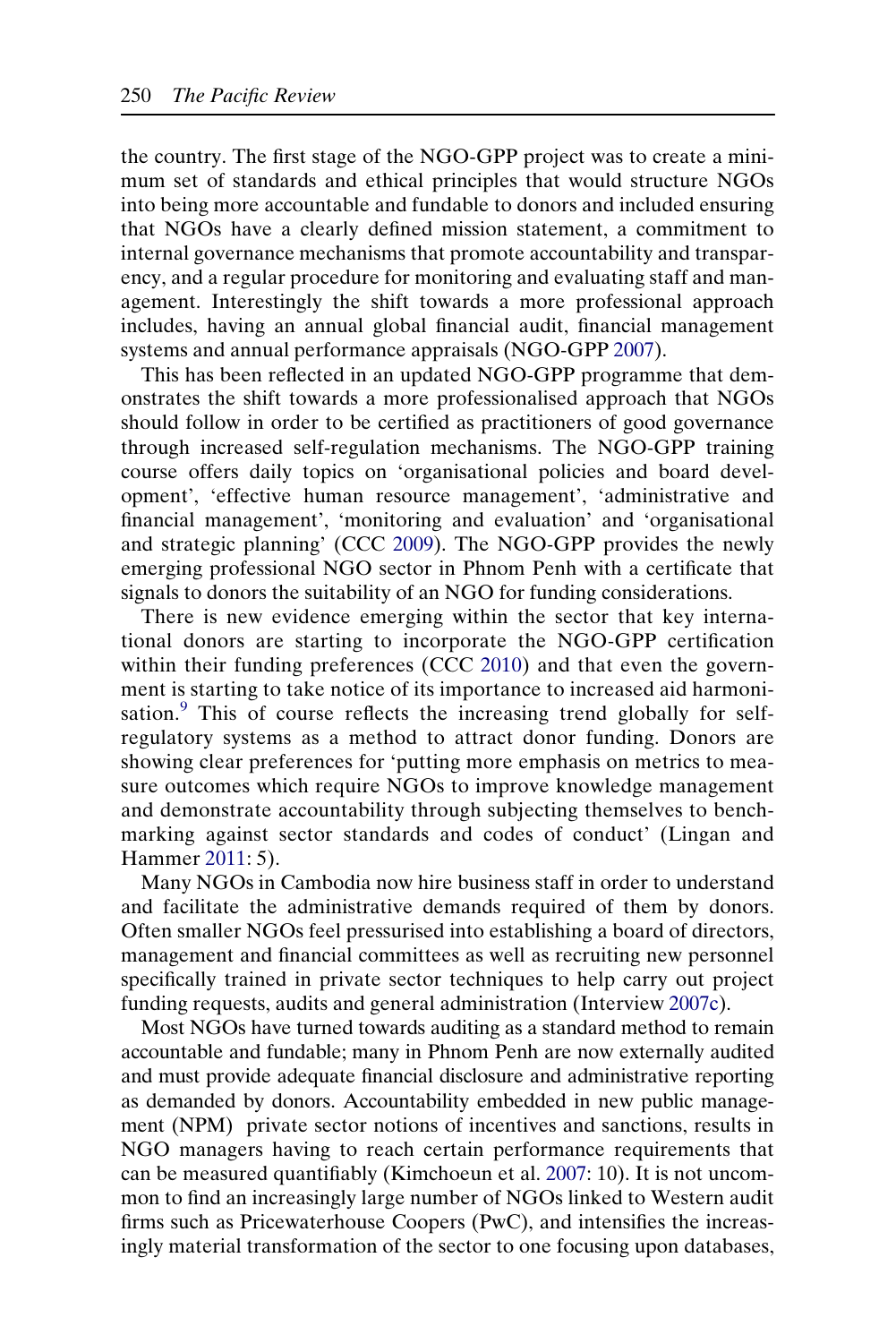accounts and programming; NGO staff are concerned that their creativity is increasingly curtailed in the new climate (Henke [2007](#page-21-11)). For example, the Cambodian Women's Crisis Centre (CWCC) in Phnom Penh has over the last decade undergone external training from consultants, and internal organisational change to include a board of directors and a financial audit committee. Some staff feel that they constantly face external pressures to prioritise accountancy and audit mechanisms (and now ensure PwC conduct their external audit) or risk losing critical donor funding in an increasingly competitive climate (Sok [2007](#page-23-17)). The link with global auditors allows for powerful accountancy firms to expand their role in unparalleled ways, including the selling of advice on deregulation, privatization and self-regulation (Windsor and Warming-Rasmussen 2007: 36).

An interesting example to highlight the professionalisation of these organisations comes from the expanding microfinance sector in the country, where a combination of donor pressure and government regulation has resulted in the conversion of a majority of NGOs into professional microfinance institutions (Norman [2011\)](#page-22-15). Microfinance is a poverty reduction strategy that provides small amounts of credit loans and other financial services to the poor in order to provide people with the sufficient tools to become financially autonomous and break the vicious cycle of poverty.

In Cambodia, as in many developing countries, this has become an increasingly popular form of economic empowerment, linked to the government's National Strategic Development Plan (NSDP) strategy 2006– 2010 where the sector has 'evolved from a series of small, isolated projects into what is arguably the most sophisticated segment of the national financial services sector' (Chou et al. [2008\)](#page-20-16). In the mid-1990s, microfinance was provided by a variety of NGOs; their local knowledge and high mobility meant they were the ideal vehicle for supplying credit and various saving schemes to local poor communities. In the last decade, however, the sector has undergone a period of rapid commercialisation and expansion. This has involved a shift in NGO funding sources from top-down donor grants to market self-sustainability; significantly, it entails a professional private sector approach to poverty reduction. As they move from the margins to the centre of development assistance, Cambodian NGOs are rapidly adjusting to a new commercial environment where they can successfully upscale and expand their credit portfolios through internal organisational restructuring to shift from NGO identities into newly created shareholderdriven Microfinance Institutions (MFI). Initially, many of these NGOs went through a corporate culture shock; staff were needed that understood the business and financial side of customer service in order to prioritise market expansion and improve organisational competitiveness. As a result, the ten largest microfinance NGOs in the country have all become MFIs; often creating new internal audit, credit, and financial management information systems, human resource departments, and boards of directors in order to expand financial activities and upscale their projects to meet demand (Norman [2011](#page-22-15)).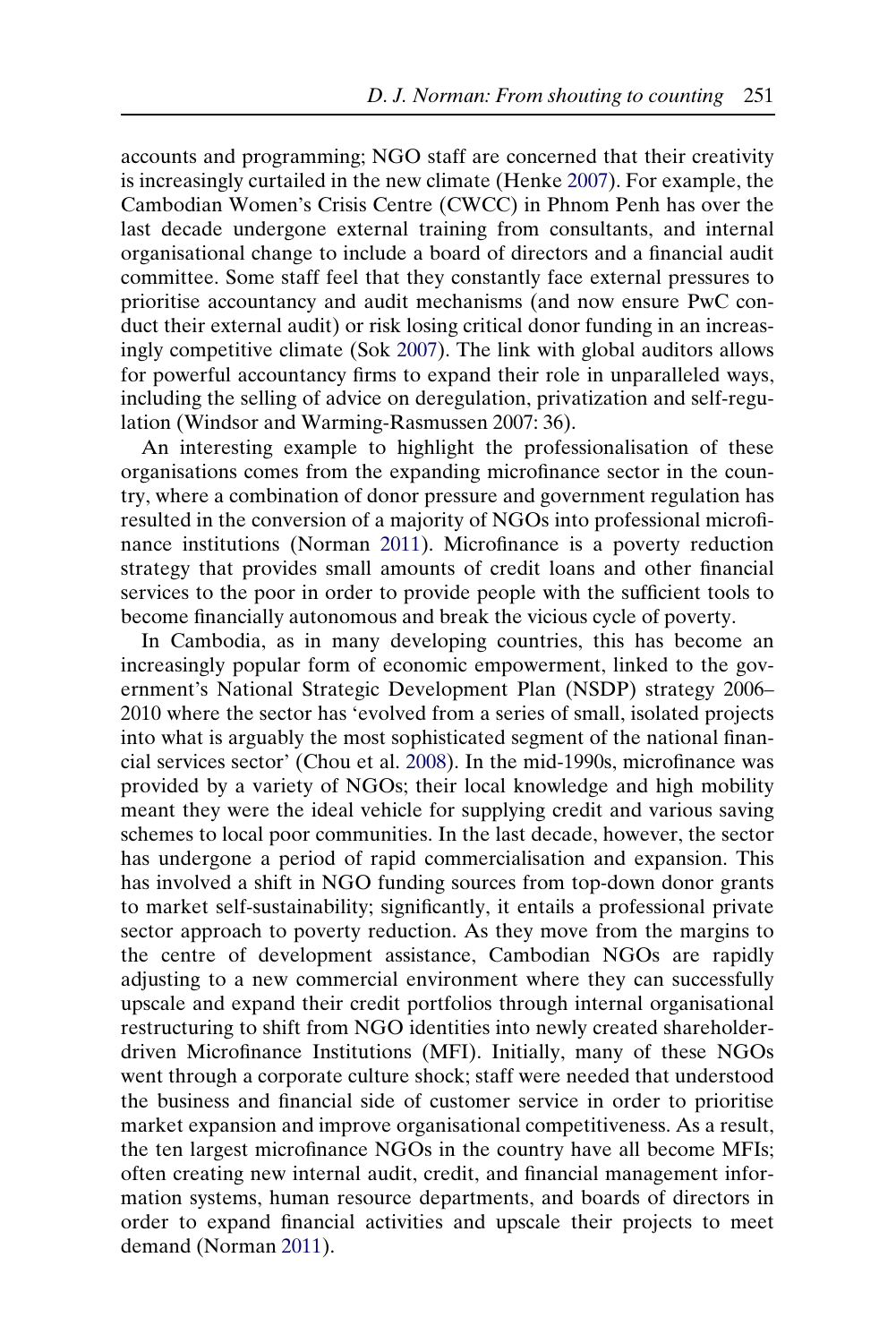The commercialisation of microfinance in the country highlights the complex links between civil society and the market; the pressures to mimic a private sector approach to service provision tend to leave NGOs little choice in the development marketplace. New public management inspired reform can have the potential to create a civil society sector that is more accountable, efficient, professional and fundable; reinscribing NGO identities through an instrumental neoliberal lens.

#### The new policy agenda: democratic oversight in Cambodia

The second element of the New Policy Agenda; civil society utilised as a mechanism for democratic oversight, is also part of a powerful donor vision of Cambodia. Political decentralisation has been implemented in Cambodia since the establishment of commune councils in 2002, and more recently with the establishment of provincial and district councils in 2009, however, given the unique context of Cambodian civil society and a largely politically uneducated rural population, there is often very little upwards pressure to support these decentralisation efforts (Kim and Ojendal [2007](#page-22-16): 4). In response, the construction of participatory spaces in development projects to help educate and 'stimulate demand' have now become a core development goal in Cambodia and a cornerstone of aid policy shortly after the Paris Declaration on Aid Effectiveness in 2005.

Earlier models of fostering government accountability relied solely upon supply-side effects of internal government mechanisms yet the new thinking involving civil society represents a shift towards creating demand-side institutions, where NGOs and citizen participation are seen at the forefront; powerful tools of accountability (Kimchoeun et al. [2007](#page-22-11): 28).

Social Accountability is a recent initiative to emerge from the World Bank's poverty reduction framework, considered integral to the World Bank's more inclusive approach to good governance and promoting citizen empowerment. This initiative focuses primarily on a new method of holding public officials and public servants to account through developing mechanisms that allow the direct participation of ordinary citizens as part of a broader civil society context. This form of civil society differs from the earlier donor understanding within the country, as an amalgamation of professional NGOs providing services, towards a new monitory role as described by the World Bank:

'NGOs may also need to consider a change in their current roles and, instead of substituting for weak service delivery, support efforts to manage and monitor... performance and strengthen communitylevel social accountability arrangements'

(World Bank [2008a](#page-24-0): 34).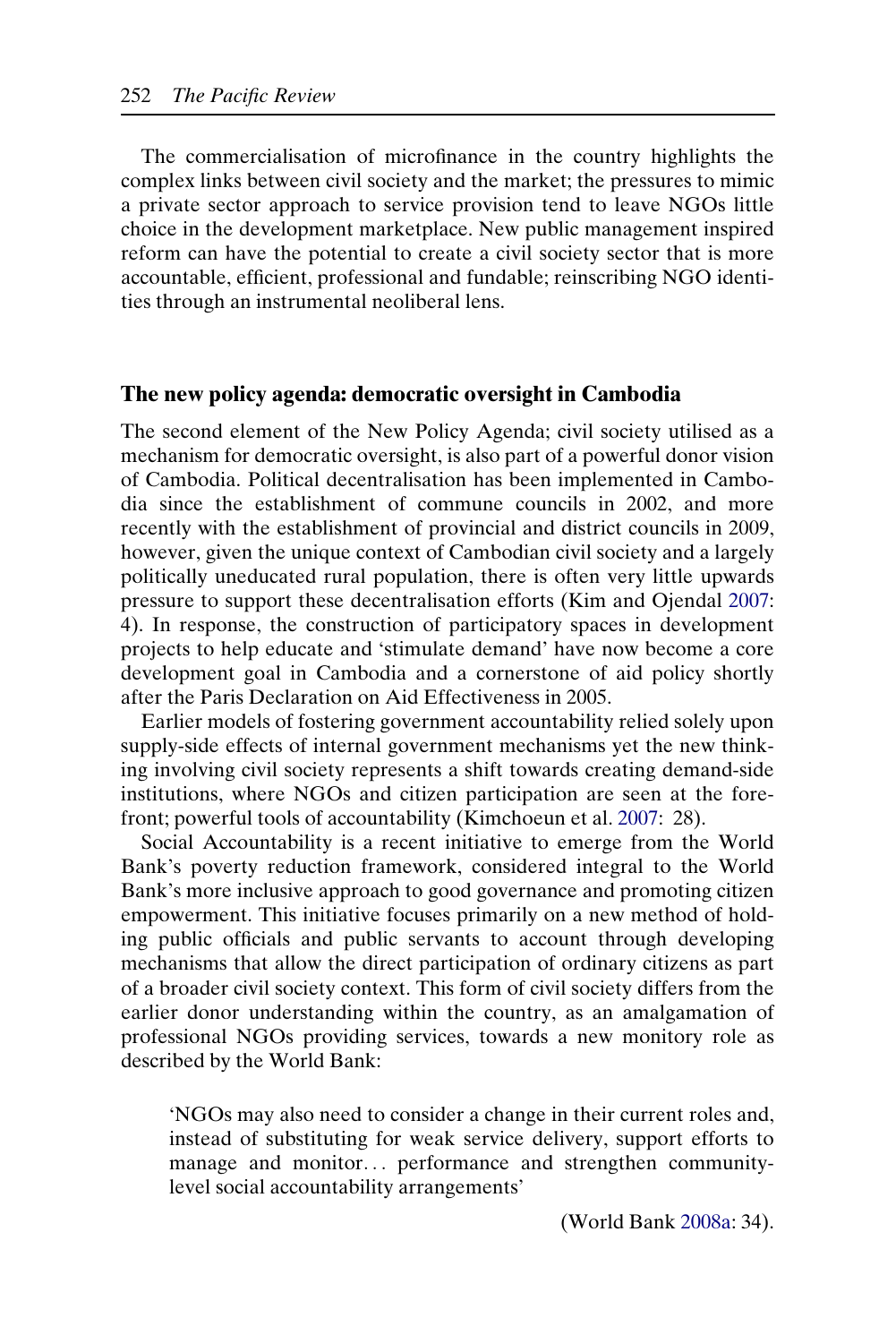The interpretation of civil society as a participatory oversight mechanism was further strengthened under the Accra Agenda for Action (2008) to encourage new roles for civil society in the oversight of development planning, budgetary processes and service provision, eventually implemented within Cambodia under the country's Harmonisation, Alignment and Results (H-A-R) Action Plan where the RGC promised to 'deepen our engagement with civil society organisations' (CDC [2010](#page-20-17)).

In 2006 the World Bank initiated the Demand for Good Governance (DFGG) Project in Cambodia, arguably the first of its kind to focus exclusively on developing community demand side approaches to tackle governance issues in the country, connecting both state and non-state institutions (World Bank [2008b\)](#page-24-1). The project is in response to what the World Bank deems low standards of governance and endemic corruption as the primary obstacles to achieving higher levels of economic and social development in the country.

Four core elements of the World Bank's DFGG project include, promoting demand of accountability of the state (and including educating and disseminating technical policy information to citizens), improving the mediation of demand (such as strengthening feedback avenues and mechanisms for closer interactions between citizens and officials), responding to demand (strengthening service delivery), and monitoring to inform demand (oversight of policy through social audits for example).

In 2007 the World Bank started work on a 'Civil Society Assessment' of Cambodia in order to establish the possibilities and pitfalls of promoting good governance through social accountability techniques, culminating in the 2009 published Linking Citizens and the State: An Assessment of Civil Society Contributions to Good Governance in Cambodia (World Bank [2009](#page-24-2)).

The report recognised that of the fundamental obstacles to the institutionalisation of social accountability initiatives, lack of local participation was key; projects tend to be formed by more Western orientated NGOs schooled in the technical expertise of social accountability. Indeed the Bank recognised that some of its proposals involve 'a level of technical expertise that even professional NGOs can find challenging' (World Bank [2009:](#page-24-2) 28).

Within the report, there is an implicit recognition that social accountability mechanisms are not historically situated or embedded in Khmer culture thus they need to be 'developed' or 'stimulated' through capacity building mechanisms among NGOs and various CBOs. In order to ensure that this project will be smoothly implemented, the World Bank has chosen to enact a capacity building project among CSOs through the development of a complementary programme; the Program for Enhancing the Capacity for Social Accountability (PECSA).

PECSA is an initiative launched by the World Bank and endorsed by the Cambodian ministry of interior in response to the RGC's 2004 rectangular strategy, to support the DFGG project through enhancing the capacity for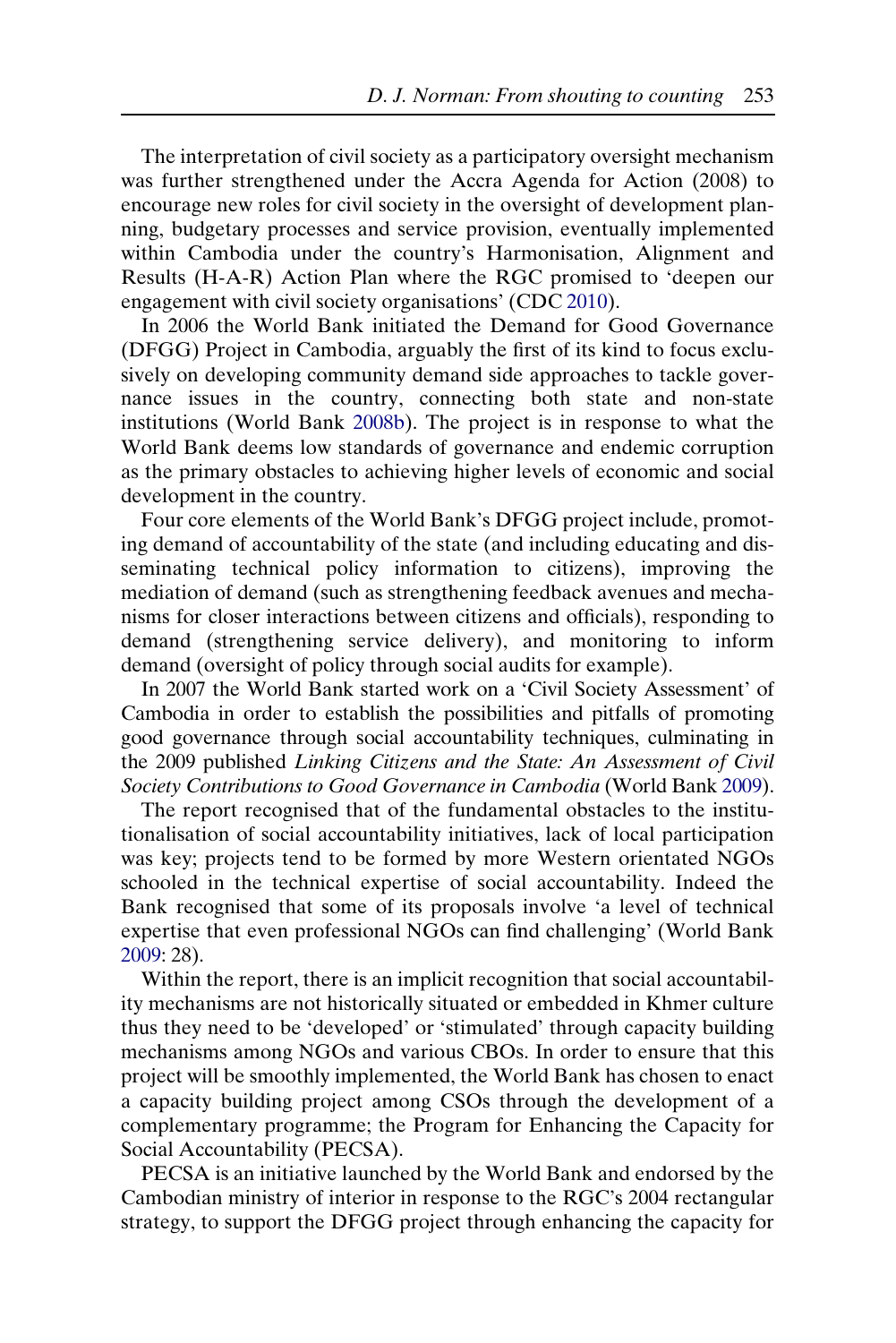civil society to design and implement projects focusing on social accountability and good governance (PECSA [2010a](#page-22-17)). In order to stimulate demand and enhance the capacity of civil society to undertake social accountability initiatives, PECSA offers training and support to those organisations willing to introduce and adapt global accountability mechanisms to the local Cambodian context. The programme has run a variety of 'Social Accountability Schools' in Cambodia involving an intense three week training programme that is open to a variety of civil society organisations, from NGOs to media professionals and run by the Silaka training agency. In Phnom Penh, there are two key NGO training agencies that dominate the sector; Silaka and Vicheasthan Bandosbondal Neakropkrong Kangea (VBNK), both of which have had a significant impact on establishing a more professional and flexible sector to attract donor funding. Silaka has trained over 5,000 individuals from INGOs and local NGOs in Cambodia in organisational practice and capacity building, they have recently shifted the focus of their training towards good governance techniques in order to create accountability and transparency within NGOs. This includes undertaking workshops in budgetary monitoring, evaluation mechanisms, and administration skills. VBNK is a similar organisation established to provide training and consultation to other NGOs and assist in their capacity building, this includes helping them develop multiple audit systems in line with external best practices and conform to donor demands. In order for successful implementation, VBNK organise various training workshops on financial management, budget planning and monitoring, accounting systems and professional development.

Teaching material provided by both Silaka and the World Bank for the Social Accountability School demonstrates the attempt to build a technical role for civil society in the monitoring and evaluating of service provision. For example participants are taught about the key tools in the demand for social accountability such as Citizen Report Cards (CRCs); these are innovative for 'blending the "science" of surveys with the "art" of advocacy/ reforms' (Nair [2008\)](#page-22-18). The scientific side of data collection and analysis of service provision, is promoted as integral for implementing an efficient and objective approach to democratic oversight. The CRC is a methodological process where citizens can design and conduct surveys, analyse and interpret the results, present the findings, and establish partnerships to pressure service improvements. Indeed within this positivist framework can be found a bias towards the more neutral ideal of 'counting and discussing instead of just shouting' (Nair [2008](#page-22-18)). Social audits (of which the CRC is an example), are important tools for the social accountability framework, the teaching resources available from Silaka discuss how the shift from upwards accountability in the traditional sense was aimed at checking and verifying transactions of the state and its agencies, however, with the development of the new public management paradigm, social auditing focuses upon downwards accountability to citizens through 'compliance, quality management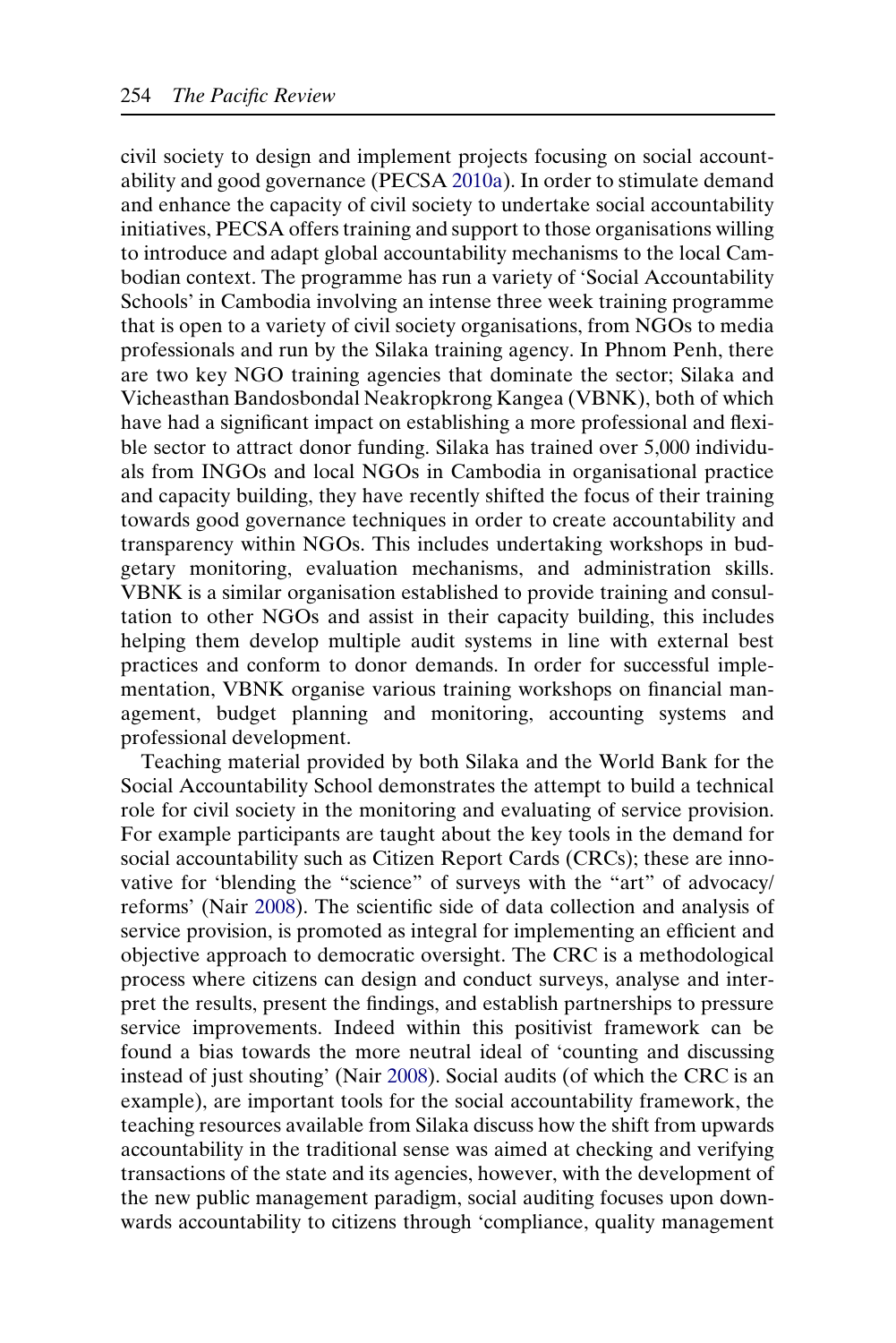and efficiency' (Silaka [2008\)](#page-23-18). This external training offered is complemented by the provision of grants from PECSA for CSOs undertaking Social Accountability related projects, including a new scheme launched to create a development marketplace mechanism to adjudicate between potential beneficiaries of the available sources of funding (PECSA [2010b\)](#page-23-19).

One CBO, the Phnom Srey Association for Development (PSAD) has recently undertaken Silaka training on social accountability; resulting in the construction of new advocacy tools centred on social audits (tracking commune investment funds) and Citizen Rating Reports. To enhance their funding prospects for grants on good governance initiatives they have recently hired external consultants and advisers to help negotiate funding from the World Bank (Mot [2012\)](#page-22-19). Similarly, the Community Support Organisation and Development (CSOD) have also recently adopted a new professional strategy for advocacy after undertaking Silaka's Social Accountability School in 2008; new initiatives include report cards and social audits (Im [2012](#page-21-12)).

Another example comes from the Commune Council Support Project, a coalition from a number of prominent NGOs in Cambodia, which in 2004 designed a Citizens' Rating Report (CRR) to enhance the Social Accountability projects that are being undertaken in various rural regions of the country to 'promote citizen monitoring of public service delivery' (CCSP [2010\)](#page-20-18). The CRR aims to document and assess basic social services, budget expenditures, administrative services, and infrastructure projects as a method of observing and holding the state to account. In the long term vision of its advocates there is a hope that it will contribute to the development of a core 'professional' group of practitioners that at the commune level can aid in the overall ideal of promoting greater levels of social accountability (CCSP [2007](#page-20-19): 47). The CRR attempts to create a neutral mechanism that as a consequence can lead to a depoliticisation in the process of feedback and collective response. Civil society actors are being 'encouraged to create performance based mechanisms ... and performance-based evaluation systems under NPM. Citizens can participate in quality monitoring and evaluation of delivered services, improving public servants' attention to rules and performance indicators in the future' (Kimchoeun et al. [2007:](#page-22-11) 29).

Cambodia's National Poverty Reduction Strategy (NPRS) report in 2004 states that the continuing work of civil society is integral towards the monitoring of poverty reduction and urges NGOs to help prepare report cards in order to convey poverty concerns from the public. The IMF believes that NGOs are the perfect candidates for this role in the current climate, however, with more capacity building it will not be long before more localised CSOs, such as farmers' associations, will take on this monitoring role (IMF [2004](#page-21-13): 113).

This idea links directly to the World Bank's social accountability initiative through empowering citizens to hold governments accountable for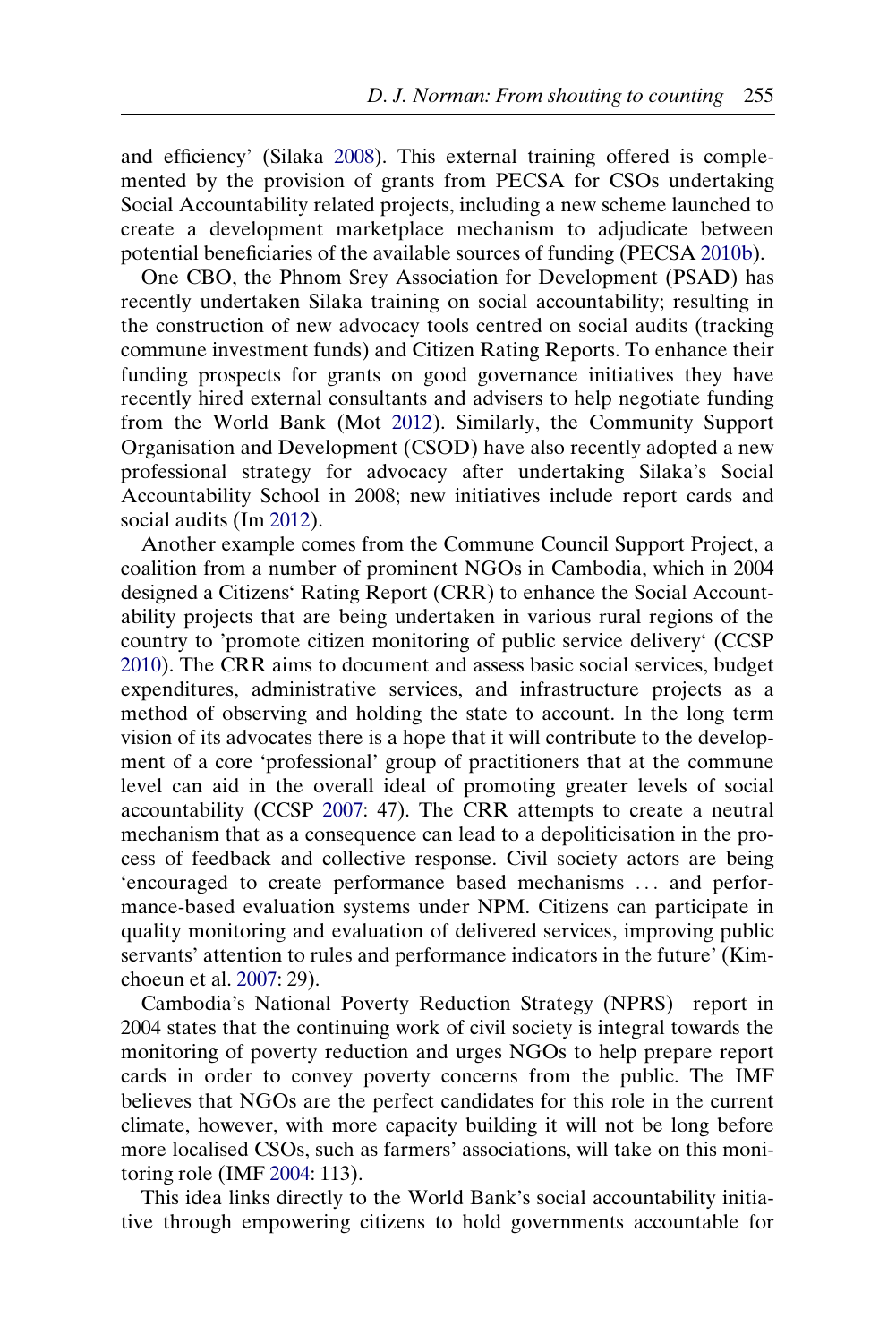their actions, and actively monitor what governments are doing with aid. Performance monitoring improves the level of transparency required to undermine corruption, and requires a highly technical and professional conception of civil society in order to undertake this role. The World Bank's From Shouting to Counting report reiterates this strategy through the advice that citizens and civil society should act professionally and in a neutral manner in order to create the collaborative institutions necessary for an accountable liberal democracy. According to a 2004 USAID report:

CSOs should conserve the energy they often expend on confrontation, and demand, in concert with donor partners, achievable but significant short-term reforms from the RGC. By involving both service-oriented and advocacy NGOs in the negotiating and monitoring process, the donors will be planting the seeds for a grand alliance designed to root out corruption at national, regional and commune levels.

(USAID [2004:](#page-23-20) 14)

CBOs and local communities have raised concerns about the way in which donors presume that Social Accountability mechanisms will take root in the country; professional NGOs are attempting to introduce these new tools and institutionalise external ideas without their consultation (Chhim 2008). The repercussions are that active members of the community joining CSOs to support various advocacy projects find themselves:

...engaged, more or less full time, in externally initiated, facilitated and funded trainings, advocacy activities and consultations.... These tendencies on the part of donors undermine the ability of community activists networks to organize themselves, and prompt a process of gradual but inexorable NGO-ization.

(Henke [2011](#page-21-14): 306).

Henke's research analyses the commodification of activism in Cambodia, highlighting the creation of new contracts, salaries, and external funding for NGO staff that can result in their 'de-legitimation' from activism to professional NGO staff. As a former programme manager at the Interchurch Organisation for Development Cooperation (ICCO), he argues that NGOs find it difficult to enact real 'social change' due to their dependence on external donors, underwritten by bureaucratic accountability structures that lock in dependency for funding (Henke 2008).

The DFGG project simply reinforces this critical dampening of civil society by focusing on CSO commentary and judgement of programme effectiveness rather than programme design. This has the effect of dampening any form of assertive struggle over development issues; recent research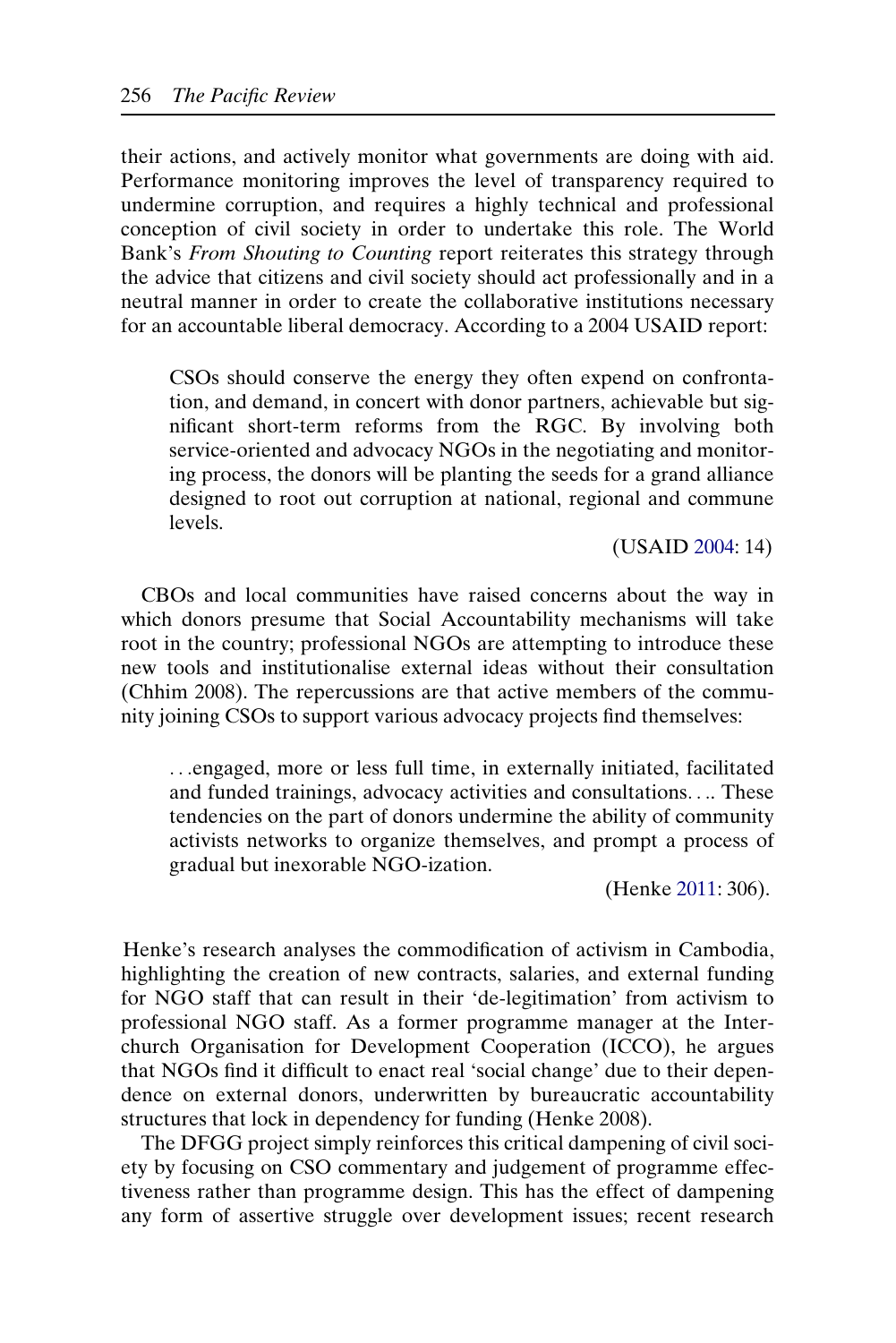carried out with CSO personnel that participated in the Silaka Social Accountability Schools suggests that CSOs are increasingly sceptical on pushing for further assertive engagement with the RGC over social accountability (Rodan and Hughes [2012:](#page-23-21) 378). CSOs themselves are often stuck in a difficult position vis-à-vis the RGC over social accountability; the RGC still tends to view the donor priority of anti-corruption with scepticism, and will actively intervene to disrupt CSOs that appear to be too 'politically assertive' in their monitoring of government performance (Rodan and Hughes [2012:](#page-23-21) 378). The RGC has even been accused of using its leverage over the \$4million available from the DFGG project to work explicitly with 'constructive NGOs' (Ngy cited in Rodan and Hughes [2012](#page-23-21): 377).

Trade unions in Cambodia are subject to a similar level of 'dissent dampening' through the de-politicising of critical spaces for dissent and their replacement with technical/managerial structures. Hughes outlines how the International Labour Organisation (ILO) and the RCG created a regulatory regime to monitor trade union–employer disputes, however, the outcome was to quell the highly politicised urban labour sector (which had previously been influential in mobilising demonstrations and protests) through feeding grievances upwards along professional and technical channels (Hughes [2007:](#page-21-15) 844).

#### **Conclusion**

According to Hughes, the growing numbers of NGOs in Cambodia since the 1990s embody a form of instrumentality in their approach to planning projects and calculating budgets. This management approach is said to represent a preference for the professional over the political (Hughes [2003](#page-21-5): 148). Viewed through a different lens, this discursive choice is actually highly politicised through a particular neoliberal perspective. The neoliberal framing of the political dimension as neutral, technical and professional serves to marginalise alternative discourses from emerging and recapturing the debate (Mouffe [2000](#page-22-20)).

The increasing transformation of civil society into a technocratic model to be deployed as a supporting mechanism for the efficient market and accountable state under the new policy agenda has potentially very real consequences for both the internal composition of CSOs, and their wider societal impact in the country. This is not to suggest that all CSOs in Cambodia are now technocratic entities divorced from their grassroots connections, or that new public management strategies will eradicate all forms of reflexive thinking within these organisations, merely that this trend appears to be increasing within the country, spurred on by a development orthodoxy that rewards precisely this form of professionalism as an integral cog in the synergetic state/market/civil society nexus. Donor strategies of good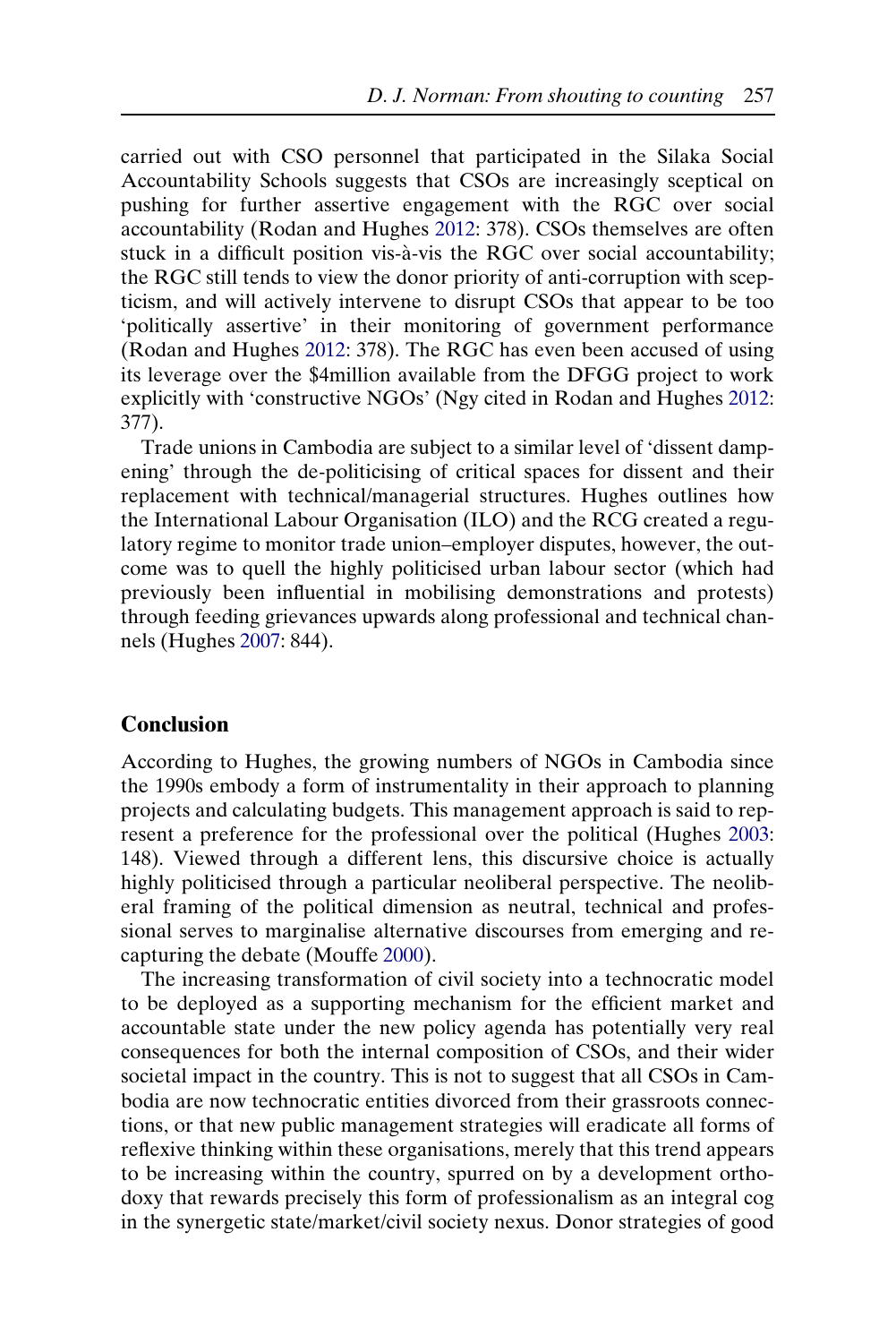governance reform of the Cambodian state have incorporated civil society into two ideal types; efficient service providers and democratic watchdogs. Service provision, as typified by the increased attention to microfinance, requires an efficient CSO that is increasingly modelled on private sector competitive models; while CSOs that participate in holding the state to account, do so through a technical and neutral strategy of professionalism that can help can implement 'development alternatives' rather than shaping broader 'alternatives to development' (Bebbington et al. [2008\)](#page-20-20). Both roles reify a particular form of systemic rationality; economistic and administrative modes of coordination that prioritise efficiency, productivity, distribution, and evaluation. Societal dimensions of communicative Societal dimensions of communicative. rationality are increasingly marginalised under the new policy agenda; civil society's potential reflexivity is reduced under a coordinated synergetic model that promotes the sector as a tool to consolidate liberal market democracy and fails to respect the diversity of civil society as a development good in itself. Recent CSO initiatives in the country such as the 'Siem Reap consensus' have drawn global civil society groups together to promote the importance of CSOs as development actors in their own right, including recognising the importance of diversity and local context from these organisations (and thus to distance CSOs from technical implementation mechanisms). Although an important and ambitious proposal, much of the language is concerned with the restriction of spaces for civil society due to authoritarian legislation and regulation. One of the key concerns is the way in which the RGC is pressing ahead with a controversial Law on Associations and NGOs (LANGO) aiming to regulate the registration of NGOs in the country. Concerns raised from the NGO community include the way in which the RGC would be able to arbitrarily close NGOs or block their registration. This has the potential to 'severely hamper both their projects and their advocacy efforts to promote good governance and development approaches that respect human rights' (Human Rights Watch [2011\)](#page-21-16).

This is clearly important for the actual functioning of CSOs, however, prioritising the organisational independence of civil society from the state and the market, still neglects the core problems outlined in this article; namely the permeation of state/market (administrative/economistic) coordination mechanisms into civil society under good governance frameworks.

### Acknowledgements

Research for this article was supported by the UK's Economic and Social Research Council (ESRC). The author would like to thank Julie Gilson, Caroline Hughes and the two anonymous referees of The Pacific Review, for their helpful advice and comments.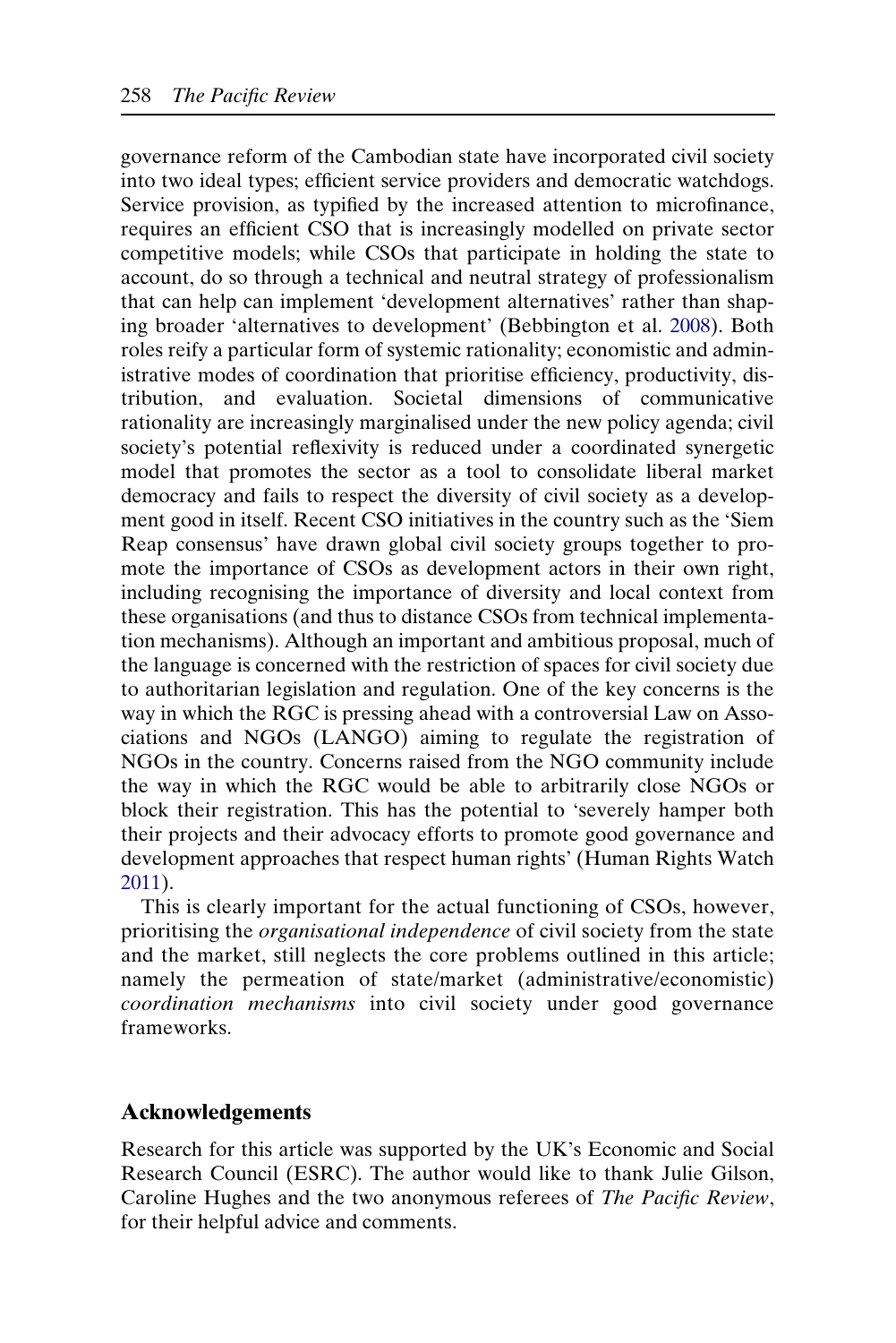## **Notes**

- <span id="page-19-0"></span>1. Edwards and Hulme argue that of the two roles for civil society under the New Policy Agenda, it is (political) democratic oversight that is linked to good governance reform, however, I argue in this article that both the political and economic dimensions can be conceptualised as part of the good governance framework, due to a new focus on professionalism and efficiency within the governance of NGO-based (economic) service provision (Edwards and Hulme 1996a)
- <span id="page-19-1"></span>2. Cambodia is sometimes referred to as a 'hybrid democracy' containing the formal institutions of a liberal democratic state but failing to comply to the norms values and procedures of a democracy (Kim and Ojendal 2009: 102).
- <span id="page-19-2"></span>3. Habermas outlined three key modes of social coordination; communicative, administrative and economic, the first tends to be linked to the reflexive coordination mechanisms associated with civil society, whilst the latter two modes are linked to a particular instrumental form of rationality that is associated with systems of governance (Habermas 1994).
- <span id="page-19-3"></span>4. Although the umbrella term CSO is increasingly common, many donor institutions such as the World Bank will differentiate between non-governmental organisations (NGOs) and community building organisations (CBOs). NGOs are often seen as serving a wider variety of individuals, with generally a more formal structure, while CBOs are less formally organised and tied directly to the community from which they emerge (Gibbs et al; 1999).
- <span id="page-19-5"></span>5. Prior to the Paris Peace Accords, the Cambodian people had endured one of the most ruthlessly brutal political systems in modern history under the Khmer Rouge (1975–79) leading to the eventual intervention by Vietnamese forces to establish the People's Republic of Kampuchea (1979–91).
- <span id="page-19-6"></span>6. The usage of the term donor community within Cambodia represents the bilateral donors: Australia, Belgium, Canada, China, Denmark, Finland, France, Germany, Japan, Netherlands, New Zealand, Norway, Republic of Korea, Russia, Thailand, UK, and the US, as well as the multilateral institutions of the World Bank, IMF, Asian Development Bank (ADB) and a variety of UN agencies. These external development partners make up the influential 'Consultative Group' (CG) and the Government Donor Coordination Committee (GDCC) to harmonise and improve aid strategy between the government and donors.
- <span id="page-19-7"></span>7. Although this is generally attributed to a particular donor perspective of the country, the government also recognised that this period represents 'starting from ground zero' (RGC 2006).
- <span id="page-19-8"></span>8. Interestingly, the original NGO-GPP acronym stood for NGO Good Practice Project up until 2011; its transition serves to reinforce the argument about an increasingly professional interpretation of accountability mechanisms.
- <span id="page-19-9"></span>9. In particular, the RGC in its updated 2008 Rectangular Strategy and NSDP 2009–2013 emphasises the importance of working with those NGOs and associations that operate according to the principles of Good Governance (RGC 2011).

## References

- <span id="page-19-4"></span>Ackerman, J. (2005) 'Social accountability in the public sector: a conceptual discussion', Social Development Papers, 82: 1–44.
- Adorno, T. (2001) The Culture Industry: Selected Essays on Mass Culture, London: Routledge.
- Adorno, T. and Bernstein, J. (2007) The Culture Industry: Selected Essays on Mass Culture, Hove: Brunner-Routledge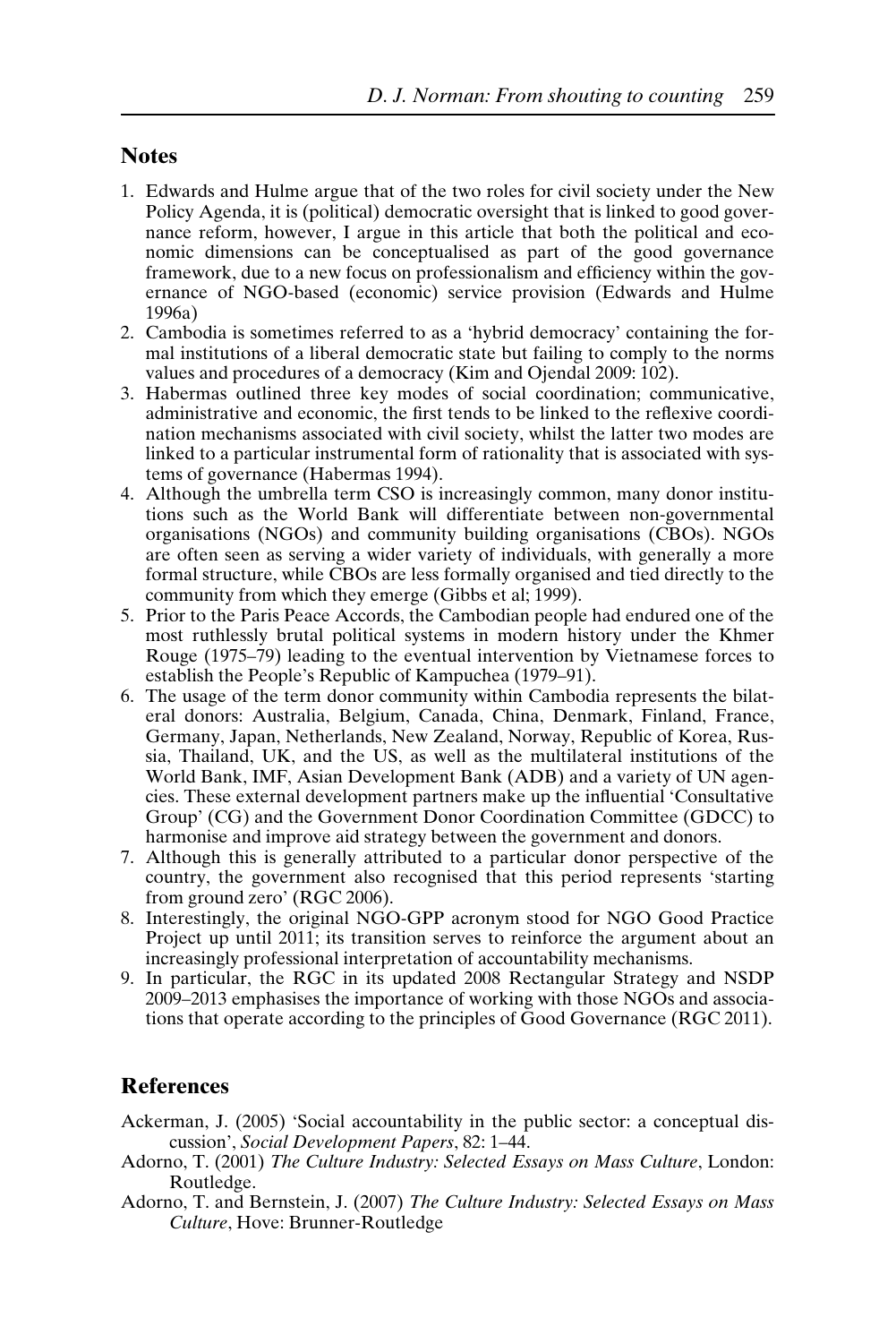- <span id="page-20-3"></span>Alvarez, S. (1999) 'Advocating feminism: the Latin American feminist NGO "boom," International Feminist Journal of Politics, 1(2): 181–209.
- <span id="page-20-12"></span>Barton, M. (2001) Empowering a New Civil Society: Pact's Cambodia Community Outreach Project, Phnom Penh: Pact Cambodia.
- <span id="page-20-20"></span>Bebbington, A., Hickey, S. and Mitlin, D. (2008) Can NGOs Make a Difference?: The Challenge of Development Alternatives, London: Zed.
- <span id="page-20-8"></span>Carothers, T. and Ottaway, M. (2000) Funding Virtue: Civil Society Aid and Democracy Promotion, Washington, DC: Carnegie Endowment for International Peace.
- <span id="page-20-14"></span>CCC (2009) NGO Good Governance, Professionalism and Accountability May 2009 – April 2010, Phnom Penh: CCC.
- <span id="page-20-15"></span>CCC (2010) NGO-GPP Progress Report March-September 2010, Phnom Penh: CCC.
- <span id="page-20-19"></span>CCSP (2007) Citizen's Rating Report: Promoting Good Local Governance, Social Accountability and Effective Delivery of Basic Social Services in Rural Cambodia, Phnom Penh: CCSP.
- <span id="page-20-18"></span>CCSP (2010) Commune Council Support Page, at [http://www.ccspcambodia.org/](http://www.ccspcambodia.org/index.php?m=ne,accessed10August/2010) [index.php?m=ne, accessed 10 August/2010.](http://www.ccspcambodia.org/index.php?m=ne,accessed10August/2010)
- <span id="page-20-17"></span>CDC (2010) The Cambodia Aid Effectiveness Report 2010, Phnom Penh: CDC.
- CDC (2011) Global Evaluation of the Paris Declaration: Cambodia Country Study, Phnom Penh: CDC.
- <span id="page-20-16"></span>Chou, V., di Castri, S., Hoy, S., Pen, S. and Soung, E., et al. (2008) IDLO Microfinance Policy and Regulation Survey N1, Rome: IDLO.
- <span id="page-20-11"></span>Cooke, B. (2004) 'The managing of the (Third) World', Organization, 11(5): 603–29.
- <span id="page-20-1"></span>Cornwall, A. and Brock, K. (2005) 'What do buzzwords do for development policy? A critical look at "participation" "empowerment" and " poverty reduction," Third World Quarterly,  $2\dot{6}(7)$ : 1043–060.
- <span id="page-20-6"></span>Crawford, G. (2001) Foreign Aid and Political Reform: A Comparative Analysis of Democracy Assistance and Political Conditionality, Basingstoke: Palgrave Macmillan.
- <span id="page-20-13"></span>Curtis, G. (1998) Cambodia Reborn? The Transition to Democracy and Development, Washington, DC: Brookings Institution Press.
- <span id="page-20-4"></span>DAC (1997) Evaluation of Programs Promoting Participatory Development and Good Governance: Synthesis Report, Paris: OECD.
- <span id="page-20-0"></span>Dagnino, E. (2007) 'Citizenship: a perverse confluence', Development in Practice, 17(5): 549–56.
- DCD/DAC (2006) Principles for Donor Action in Anti-Corruption. Paris: DCD/ DAC.
- <span id="page-20-9"></span>Dichter, T. (1999) 'Globalization and Its Effects on NGOs: Efflorescence or a Blurring of Roles and Relevance?', Nonprofit and Voluntary Sector Quarterly, 28(4): 38–58.
- <span id="page-20-10"></span>Dixon, R., Ritchie, J. and Siwale, J. (2006) 'Microfinance: accountability from the grassroots', Accounting, Auditing & Accountability Journal, 19(3): 405–27.
- <span id="page-20-2"></span>Edwards, M. and Hulme, D. (1996a) 'Too close for comfort? The impact of official aid on nongovernmental organizations', World Development, 24(6): 961–73.
- <span id="page-20-5"></span>Edwards, M.and Hulme, D. (1996b) Beyond the Magic Bullet: NGO Performance and Accountability in the Post-Cold War World, West Hartford, CT: Kumarian Press.
- <span id="page-20-7"></span>Edwards, M. and Hulme, D. (1996c) 'Introduction: NGO performance and accountability', in M. Edwards and D. Hulme (eds) Beyond the Magic Bullet: NGO Performance and Accountability in the post-Cold War World, West Hartford, CT: Kumarian Press.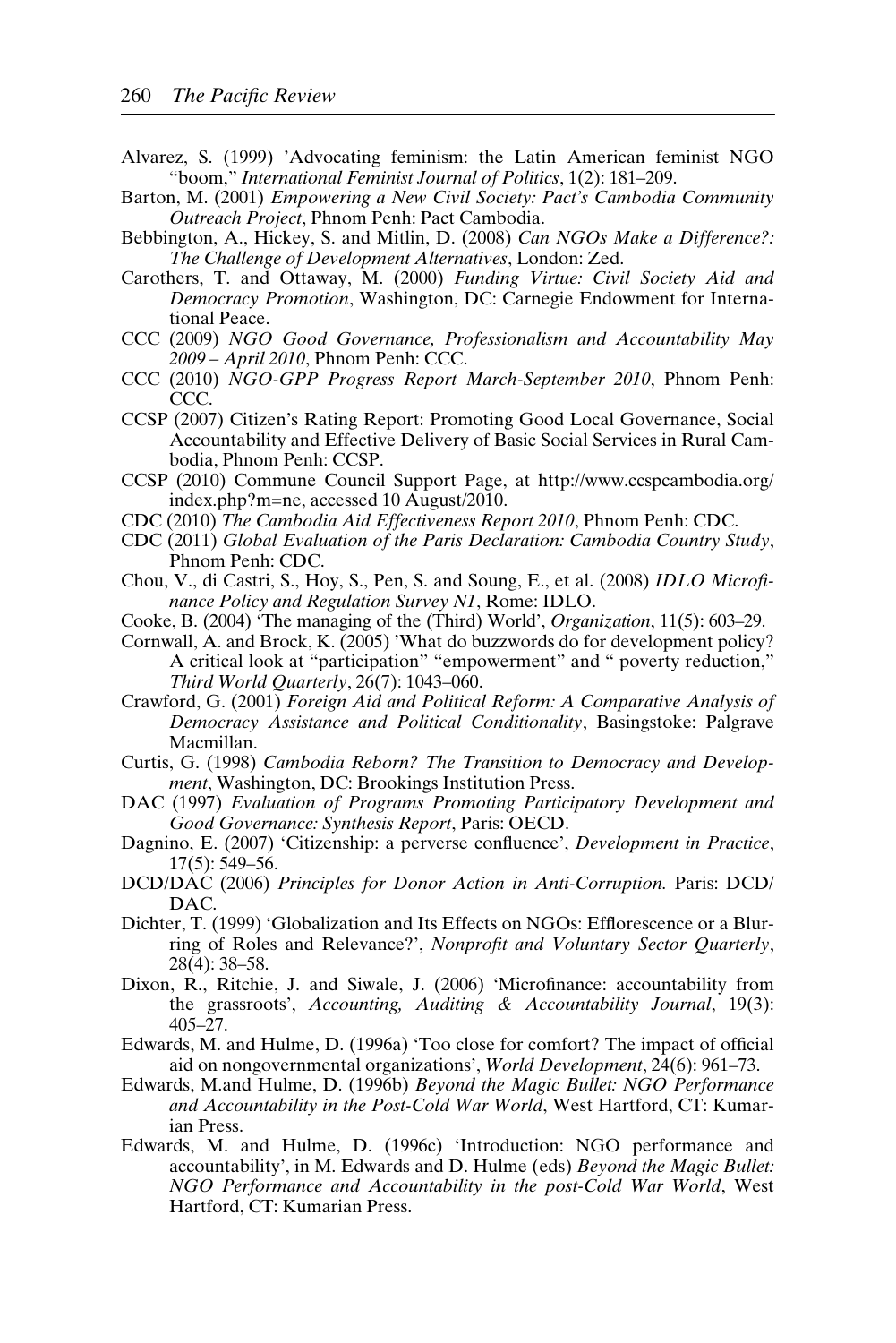- <span id="page-21-0"></span>England, K. and Ward, K. (2007) Neoliberalization: States, Networks, Peoples, Oxford: Wiley-Blackwell.
- Fowler, A. (1998) 'Authentic NGDO partnerships in the new policy agenda for international aid: dead end or light ahead?', Development and Change, 29(1): 137–59.
- <span id="page-21-4"></span>Fowler, A. (2000) 'Introduction beyond partnership: getting real about NGO Relationships in the aid system', *IDS Bulletin*,  $31(3)$ : 1–13.
- <span id="page-21-1"></span>Frumkin, P. and Andre-Clark, P. (2000) 'When missionsmarkets and politics collide: values and strategies in the nonprofit human services', Nonprofit and Voluntary Sector Quarterly, 29(1): 141–63.
- <span id="page-21-3"></span>Fyfe, N. (2005) 'Making space for "neo-communitarianism"? The third sector, state and civil society in the UK', Antipode, 37(3): 536–57.
- Gibbs, C. Furno, C. and Kuby, T. (1999) Nongovernmental Organizations in World Bank-supported Projects: A Review,Washington, DC: World Bank.
- <span id="page-21-6"></span>Grube, D. (1998) Donors in Disarray: Prospects for External Assistance to Cambodia, Phnom Penh: CDRI
- Gulrajani, N. (2011) 'Transcending the Great Foreign Aid Debate: managerialism, radicalism and the search for aid effectiveness', Third World Quarterly, 32(2): 199–216.
- <span id="page-21-2"></span>Guthman, J. (2008) 'Thinking inside the neoliberal box: The micro-politics of agrofood philanthropy', Geoforum, 39(3): 1241–53.
- Habermas, J. (1994) 'Three normative models of democracy', Constellations, 1(1): 1–10
- <span id="page-21-11"></span>Henke, R. (2007) Former programme manager, Inter-church Organization for Development, personal interview, Phnom Penh 19 March 2007.
- <span id="page-21-14"></span>Henke (2011) 'NGOs, people's movements and natural resources in Cambodia', in C. Hughes and K. Un (eds) Cambodia's Economic Transformation: Historical and Theoretical Perspectives, Copenhagen: NIAS.
- <span id="page-21-9"></span>Houm, K. (1999) Grassroots Democracy in Cambodia: Opportunities, Challenges and Prospects, Phnom Penh: Forum SYD
- <span id="page-21-5"></span>Hughes, C. (2003) The Political Economy of Cambodia's Transition, 1991–2001, London: Routledge- Curzon.
- <span id="page-21-15"></span>Hughes, C. (2007) 'Transnational networks, international organizations and political participation in Cambodia: human rights, labour rights and common rights', Democratisation, 14(5): 834–52.
- <span id="page-21-16"></span>Human Rights Watch (2011) 'Cambodia: revise or abandon draft NGO law: donors should insist on protections for civil society' at [http://www.hrw.org/](http://www.hrw.org/news/2011/12/23/cambodia-revise-or-abandon-draft-ngo-law,accessed29November2012) [news/2011/12/23/cambodia-revise-or-abandon-draft-ngo-law, accessed 29](http://www.hrw.org/news/2011/12/23/cambodia-revise-or-abandon-draft-ngo-law,accessed29November2012) [November](http://www.hrw.org/news/2011/12/23/cambodia-revise-or-abandon-draft-ngo-law,accessed29November2012) [2012](http://www.hrw.org/news/2011/12/23/cambodia-revise-or-abandon-draft-ngo-law,accessed29November2012).
- <span id="page-21-8"></span>Hun, S. (2004) The Rectangular Strategy: Economic Policy Agenda of the RGC, Phnom Penh: RGC
- <span id="page-21-12"></span>Im, S. (2012) Executive Director, Community Support Organisation and Development, personal correspondence, 4–-19 November 2012.
- <span id="page-21-7"></span>IMF (1999) 'Cambodia: enhanced structural adjustment facility medium-term economic and financial policy framework paper 1992–-2002', Washington, DC: IMF.
- <span id="page-21-13"></span>IMF (2004) 'Cambodia: poverty reduction strategy paper progress report', Washington, DC: IMF.
- IMF/World Bank (1989) 'Adjustment with gowth finance and development', Washington, DC: IMF/World Bank.
- <span id="page-21-10"></span>Interview (2007a) Anonymous NGO staff member, personal interview, Phnom Penh 19 March 2007.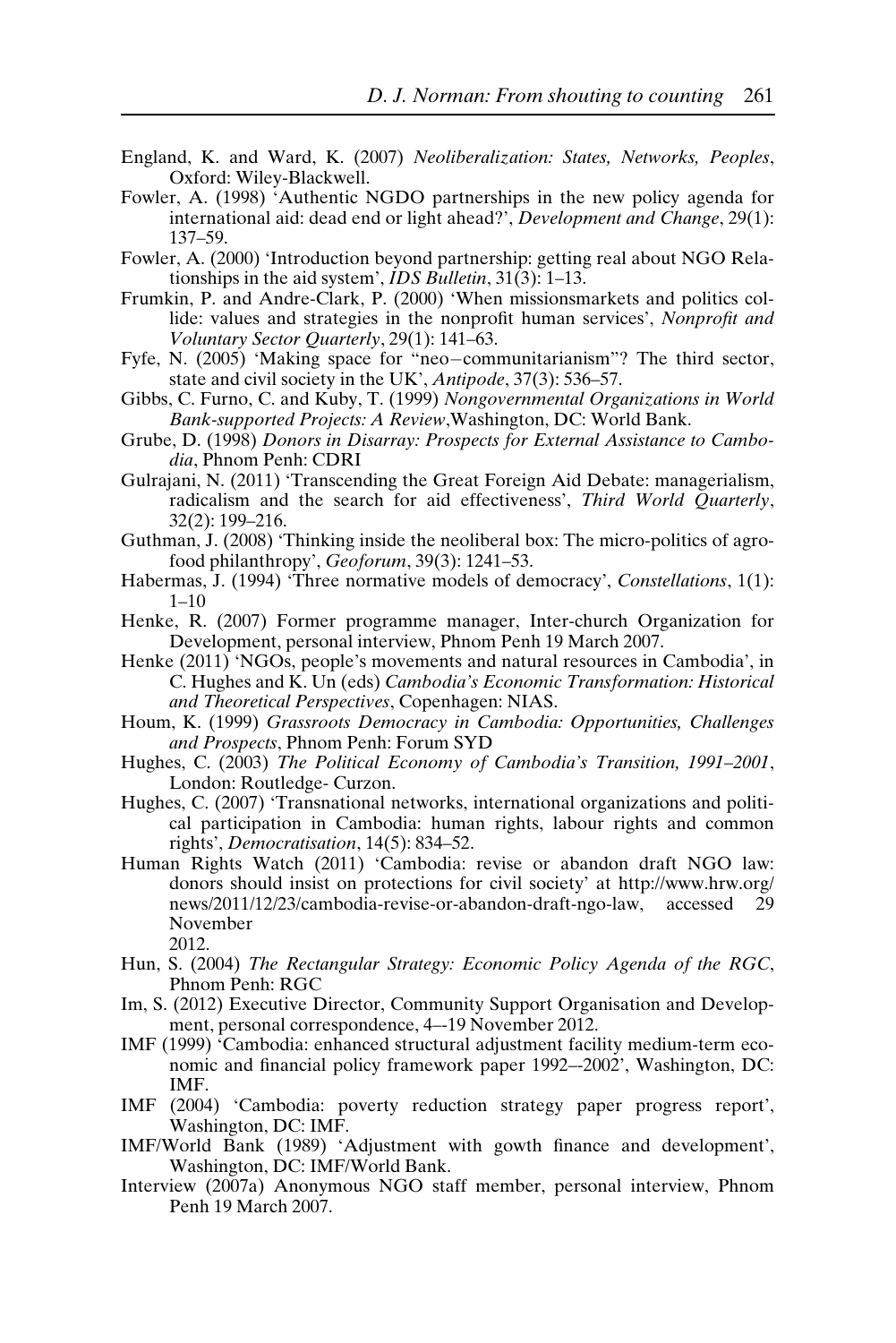- Interview (2007b) Anonymous NGO staff member, personal interview, Phnom Penh 20th March 2007
- <span id="page-22-14"></span>Interview (2007c) Anonymous NGO staff member, personal interview, Phnom Penh 26 March 2007.
- <span id="page-22-0"></span>Jad, I. (2004) 'The NGO-isation of Arab women's movements', IDS Bulletin, 35(4): 34–42.
- <span id="page-22-1"></span>Kamat, S. (2004) 'The privatization of public interest: theorizing NGO discourse in a neoliberal era', Review of International Political Economy, 11(1): 155–76.
- <span id="page-22-16"></span>Kim, S. and Öjendal, J. (2007) Where Decentralisation Meets Democracy: Civil Society, Local Government, and Accountability in Cambodia, Phnom Penh: CDRI
- Kim, S. and Ojendal, J. (2009) 'Decentralisation as a Strategy for State Reconstruction in Cambodia', in J. Ojendal and M. Lilja (eds) Beyond Democracy in Cambodia: Political Reconstruction in a Post-Conflict Society, Copenhagen: NIAS Press, pp. 101–35.
- <span id="page-22-11"></span>Kimchoeun, P. Vuthy, H. and Netra, E. (2007) 'Accountability and neo-patrimonialism in Cambodia: a critical literature review', CDRI Working Paper 34: 1– 80.
- <span id="page-22-6"></span>Kirkpatrick, I., Ackroyd, S. and Walker, R. (2005) The New Managerialism and Public Service Professions : Change in Health, Social Services, and Housing, Basingstoke: Palgrave Macmillan.
- <span id="page-22-4"></span>Leftwich, A. (1993) 'Governance, democracy and development in the Third World', Third World Quarterly, 14(3): 605–24.
- <span id="page-22-7"></span>Lewis, D. (2010) 'Political ideologies and non-governmental organizations: an anthropological perspective', Journal of Political Ideologies, 15(3): 333-45.
- <span id="page-22-13"></span>Lingan, J. and Hammer, M. (2011) 'Empowering citizens: realising service user involvement in UK Third Sector organisations through accountability principles in self-regulation initiatives', London: One World Trust.
- <span id="page-22-5"></span>Lynn, L. (2006) Public Management: Old and New, London: Routledge.
- Malena, C., Forster, R. and Singh, J. (2004) 'Social accountability: an introduction to the concept and emerging practice', Social Development Papers 76: 1–18.
- <span id="page-22-2"></span>McCarthy, J. (2005) 'Devolution in the woods: community forestry as hybrid neoliberalism', Environment and Planning A, 37(6): 995–1014.
- <span id="page-22-8"></span>Mohan, G. (2002) 'The disappointments of civil society: the politics of NGO intervention in northern Ghana', Political Geography, 21(1): 125–54.
- <span id="page-22-19"></span>Mot, P. (2012) Programme coordinator, Phnom Srey Association for Development, personal correspondence 4 – 11 November 2012.
- <span id="page-22-20"></span>Mouffe, C. (2000) The Democratic Paradox, London: Verso.
- <span id="page-22-18"></span>Nair, N. (2008) Citizen Report Cards: Concept, Method and Applications, at Silaka.org.
- <span id="page-22-3"></span>Nelson, J. and Eglinton, S. (1992) 'Encouraging democracy: what role for conditioned aid?', Washington, DC: Overseas Development Council.
- <span id="page-22-10"></span>NGO Forum (2012) 'NGO position papers on Cambodia's development in 2010–2012: monitoring the implementation of the national strategic development plan and the 2010 CDCF joint monitoring indicators', Phnom Penh: NGO Forum.
- <span id="page-22-12"></span>NGO-GPP (2007) Code of Ethical Principles and Minimum Standards for NGOs in Cambodia Revision 10, Phnom Penh: CCC
- <span id="page-22-15"></span>Norman, D. (2011) 'Neoliberal strategies of poverty reduction in Cambodia: the case of microfinance', in C. Hughes and K. Un (eds) Cambodia's Economic Transformation: Historical and Theoretical Perspectives, Copenhagen: NIAS.
- <span id="page-22-9"></span>OECD (1995) Participatory Development and Good Governance, Paris: OECD.
- <span id="page-22-17"></span>PECSA (2010a) About the PECSA program, at [http://www.worldbank.org.kh/](http://wwwworldbankorgkh/pecsa/page_en.php?page=1,accessed12September2010) [pecsa/page\\_en.php?page=1, accessed 12 September 2010.](http://wwwworldbankorgkh/pecsa/page_en.php?page=1,accessed12September2010)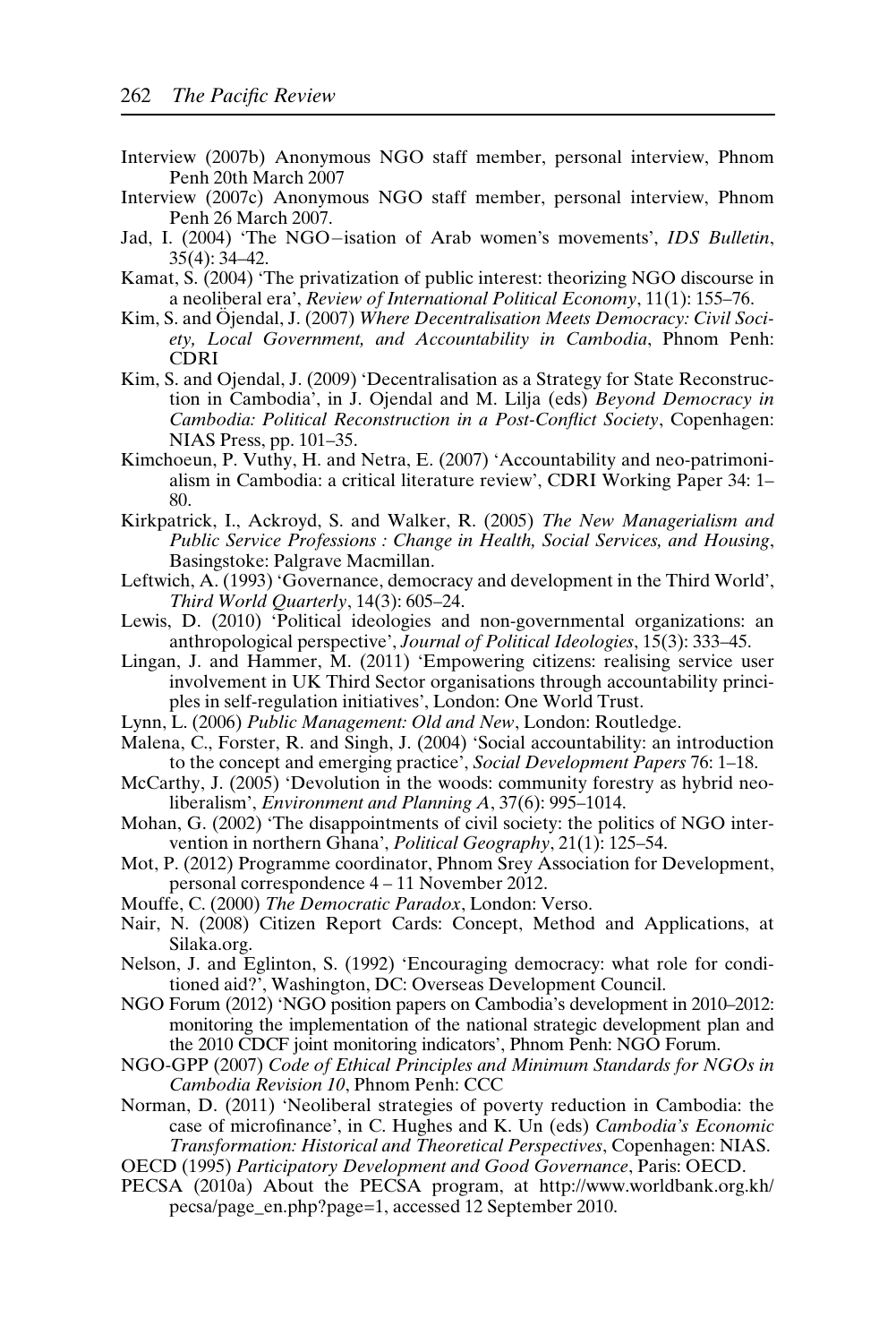- <span id="page-23-19"></span>PECSA (2010b) Project Background, at [http://www.worldbank.org.kh/pecsa/](http://www.worldbank.org.kh/pecsa/page_en.php?page=3,accessed12September2010) [page\\_en.php?page=3, accessed 12 September2010.](http://www.worldbank.org.kh/pecsa/page_en.php?page=3,accessed12September2010)
- <span id="page-23-10"></span>Ravindra, A.  $(2004)$  'An assessment of the impact of Bangalore citizen report cards on the performance of public agencies', Evaluation Capacity Development Working Paper 12.
- <span id="page-23-15"></span>RGC (2006) National Strategic Development Plan 2006–2010, Phnom Penh: RGC.
- <span id="page-23-13"></span>RGC (2008) Rectangular Strategy for Growth, Employment, Equity and Efficiency Phase II, Phnom Penh: RGC.
- RGC (2010) The Cambodia Aid Effectiveness Report 2010, Phnom Penh: RGC.
- <span id="page-23-3"></span>Robinson, M. (1993) 'Governance, democracy and conditionality: NGOs and the new policy agenda', in A. Clayton (ed) Governance, Democracy and Conditionality: What Role for NGOs?, Oxford: INTRAC.
- <span id="page-23-21"></span>Rodan, G. and Hughes, C. (2012) 'Ideological coalitions and the international promotion of social accountability: the Philippines and Cambodia compared', International Studies Quarterly, 56: 367–80.
- <span id="page-23-4"></span>Sarker, A. (2009) 'The new mode of public governance and public accountability in developing countries: An analysis with particular reference to Bangladesh', International Journal of Public Administration, 32(13): 1101–23.
- <span id="page-23-0"></span>Schild, V. (2002) 'Engendering the new social citizenship in Chile: NGOs and social provisioning under Neo-Liberalism', Gender Justice, Development, and Rights, 1(9): 170–204.
- <span id="page-23-18"></span>Silaka (2008) Civic Engagement through Social Audit, Phnom Penh: Silaka
- <span id="page-23-8"></span>Silliman, J. (1999) 'Expanding civil society: shrinking political spaces–-the case of women's nongovernmental organizations', Social Politics: International Studies in Gender, State & Society, 6(1): 23–53.
- <span id="page-23-9"></span>Sirker, K. and Cosic, S. (2007) Empowering the Marginalized: Case Studies of Social Accountability Initiatives in Asia, Washington, DC: World Bank.
- <span id="page-23-17"></span>Sok, Sean Phay (2007) Assistant Executive Director, Cambodian Women's Crisis Centre (CWC), personal interview, Phnom Penh 20 March 2007.
- <span id="page-23-1"></span>Townsend, J., Porter, G. and Mawdsley, E. (2002) 'The role of the transnational community of non-government organizations: governance or poverty reduction?', Journal of International Development, 14(6): 829–39.
- <span id="page-23-16"></span>Un, K. and Hughes, C. (2011) 'The political economy of "good governance" reform', in C. Hughes and K. Un (eds) Cambodia's Economic Transformation: Historical and Theoretical Perspectives, Copenhagen: NIAS.
- <span id="page-23-20"></span>USAID (2004) Cambodian Corruption Assessment, Phnom Penh: USAID.
- <span id="page-23-12"></span>USAID (2006) USAID Cambodia Strategy Statement, Phnom Penh: USAID.
- <span id="page-23-6"></span>Vivian, J. (1994) 'NGOs and sustainable development in Zimbabwe: No magic bullets', Development and Change, 25(1): 167–93.
- Windsor, C.and Warming-Rasmussen, B. (2009) 'The rise of regulatory capitalism and the decline of auditor independence: A critical and experimental examination of auditors' conflicts of interests', Critical Perspectives on Accounting, 20(2): 1–22.
- <span id="page-23-2"></span>World Bank (1989) Sub-Saharan Africa: From Crisis to Sustainable Growth, Washington, DC: World Bank.
- <span id="page-23-7"></span>World Bank (1990) How the World Bank Works with Nongovernmental Organizations. Washington, DC: World Bank.
- <span id="page-23-5"></span>World Bank (1994) Governance: The World Bank's Experience,Washington DC: World Bank.
- <span id="page-23-11"></span>World Bank (2004a) From Shouting to Counting: A New Frontier in Social Development, Washington, DC: World Bank
- <span id="page-23-14"></span>World Bank (2004b) Cambodia at the Crossroads: Strengthening Accountability to Reduce Poverty, Phnom Penh: World Bank.